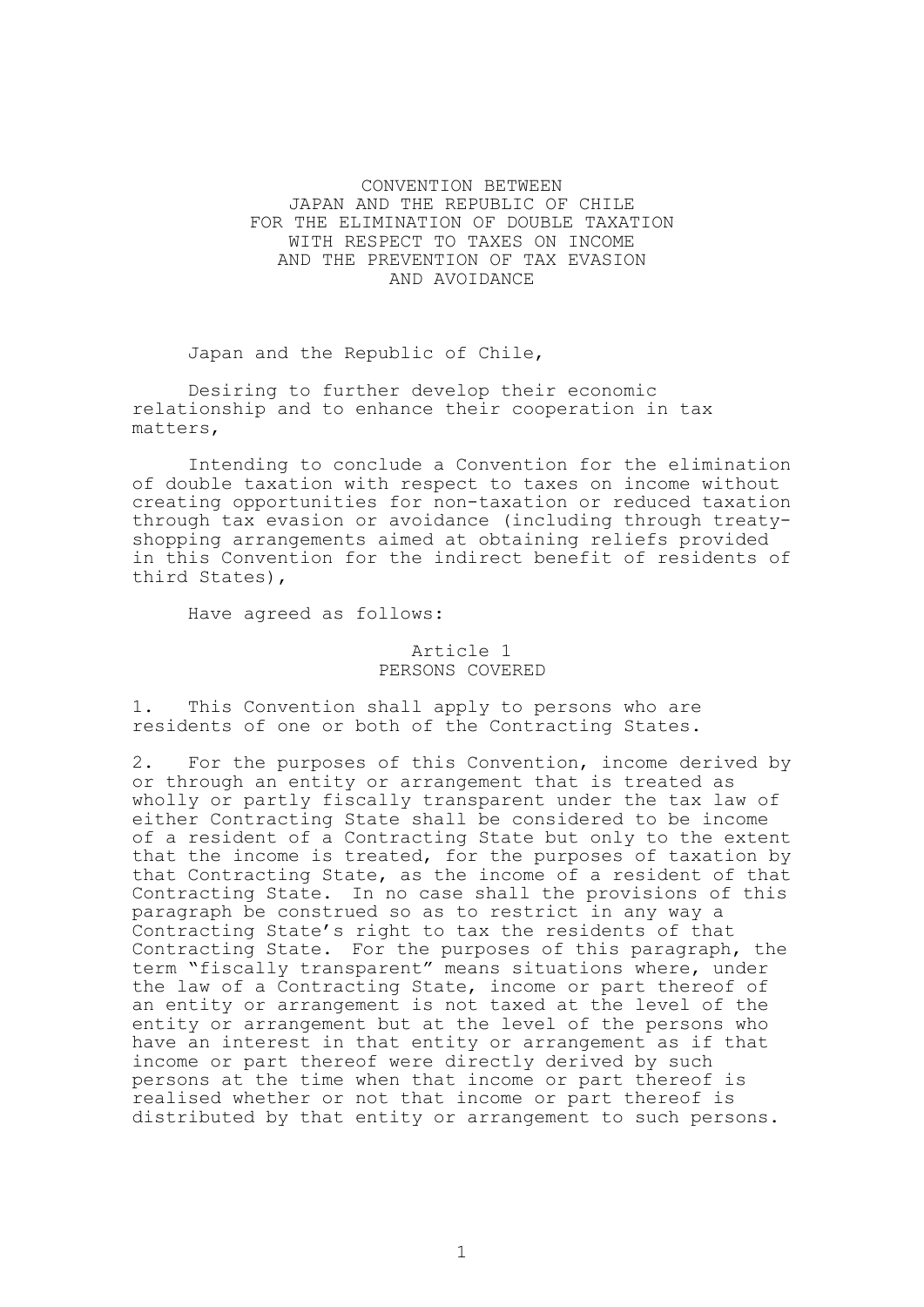## Article 2 TAXES COVERED

1. The existing taxes to which this Convention shall apply are:

- (a) in the case of Japan:
	- (i) the income tax;
	- (ii) the corporation tax;
	- (iii) the special income tax for reconstruction;
		- (iv) the local corporation tax; and
			- (v) the local inhabitant taxes

(hereinafter referred to as "Japanese tax"); and

(b) in the case of Chile:

the taxes imposed under the Income Tax Act, "Ley sobre Impuesto a la Renta" (hereinafter referred to as "Chilean tax").

2. This Convention shall apply also to any identical or substantially similar taxes that are imposed after the date of signature of the Convention in addition to, or in place of, the existing taxes. The competent authorities of the Contracting States shall notify each other of any significant changes that have been made in their taxation laws.

## Article 3 GENERAL DEFINITIONS

1. For the purposes of this Convention, unless the context otherwise requires:

(a) the term "Japan", when used in a geographical sense, means all the territory of Japan, including its territorial sea, in which the laws relating to Japanese tax are in force, and all the area beyond its territorial sea, including the seabed and subsoil thereof, over which Japan has sovereign rights in accordance with international law and in which the laws relating to Japanese tax are in force;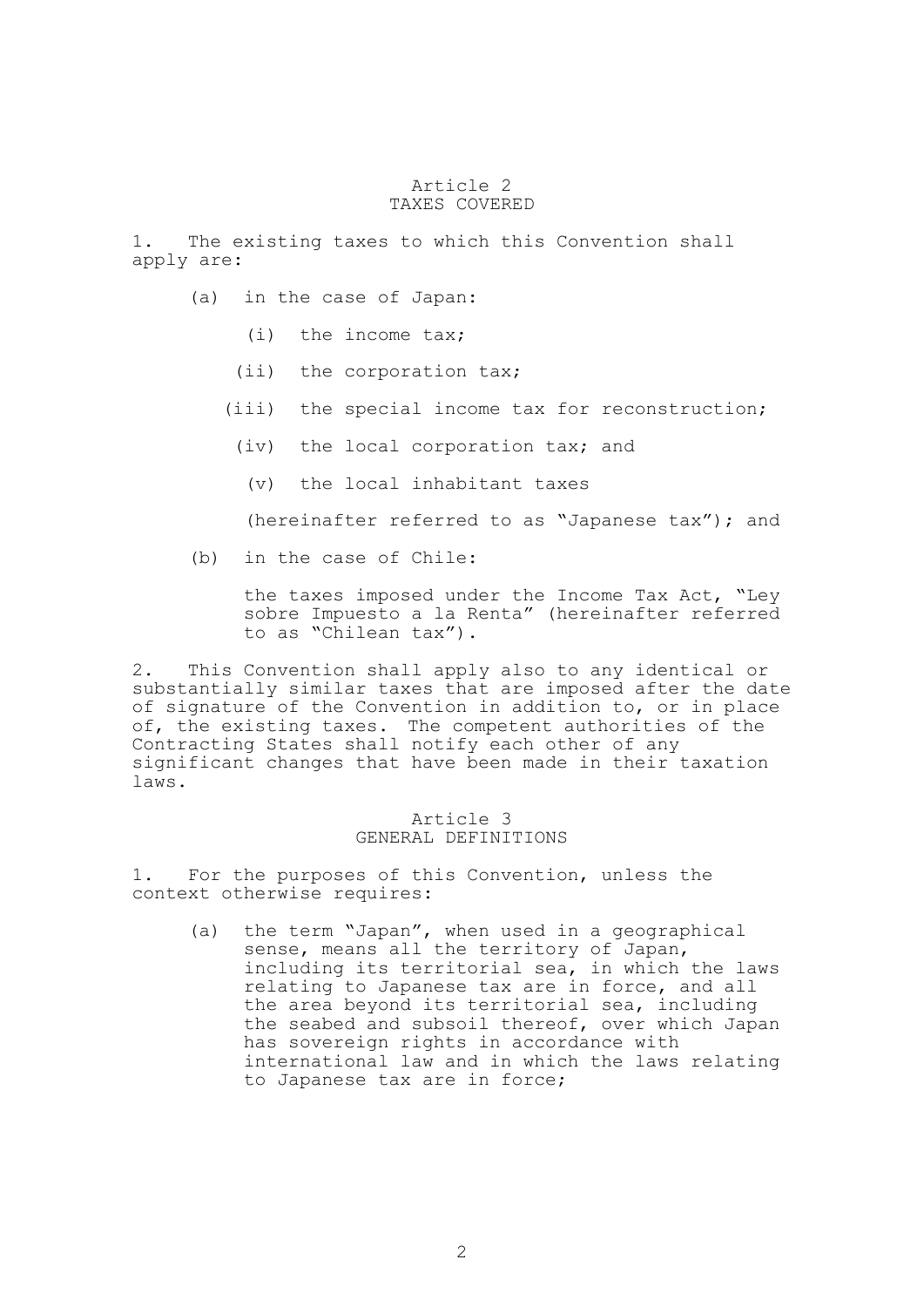- (b) the term "Chile" means the Republic of Chile and, when used in a geographical sense, means all the territory of the Republic of Chile, including its territorial sea, and all the area beyond its territorial sea, including the seabed and subsoil thereof, over which the Republic of Chile has sovereign rights in accordance with international law;
- (c) the terms "a Contracting State" and "the other Contracting State" mean Japan or Chile, as the context requires;
- (d) the term "person" includes an individual, a company and any other body of persons;
- (e) the term "company" means any body corporate or any entity that is treated as a body corporate for tax purposes;
- (f) the terms "enterprise of a Contracting State" and "enterprise of the other Contracting State" mean respectively an enterprise carried on by a resident of a Contracting State and an enterprise carried on by a resident of the other Contracting State;
- (g) the term "international traffic" means any transport by a ship or aircraft operated by an enterprise of a Contracting State, except when the ship or aircraft is operated solely between places in the other Contracting State;
- (h) the term "competent authority" means:
	- (i) in the case of Japan, the Minister of Finance or his authorised representative; and
	- (ii) in the case of Chile, the Minister of Finance, the Commissioner of the Revenue Service or their authorised representatives;
- (i) the term "national", in relation to a Contracting State, means:
	- (i) any individual possessing the nationality of that Contracting State; and
	- (ii) any legal person, partnership or association deriving its status as such from the laws in force in that Contracting State; and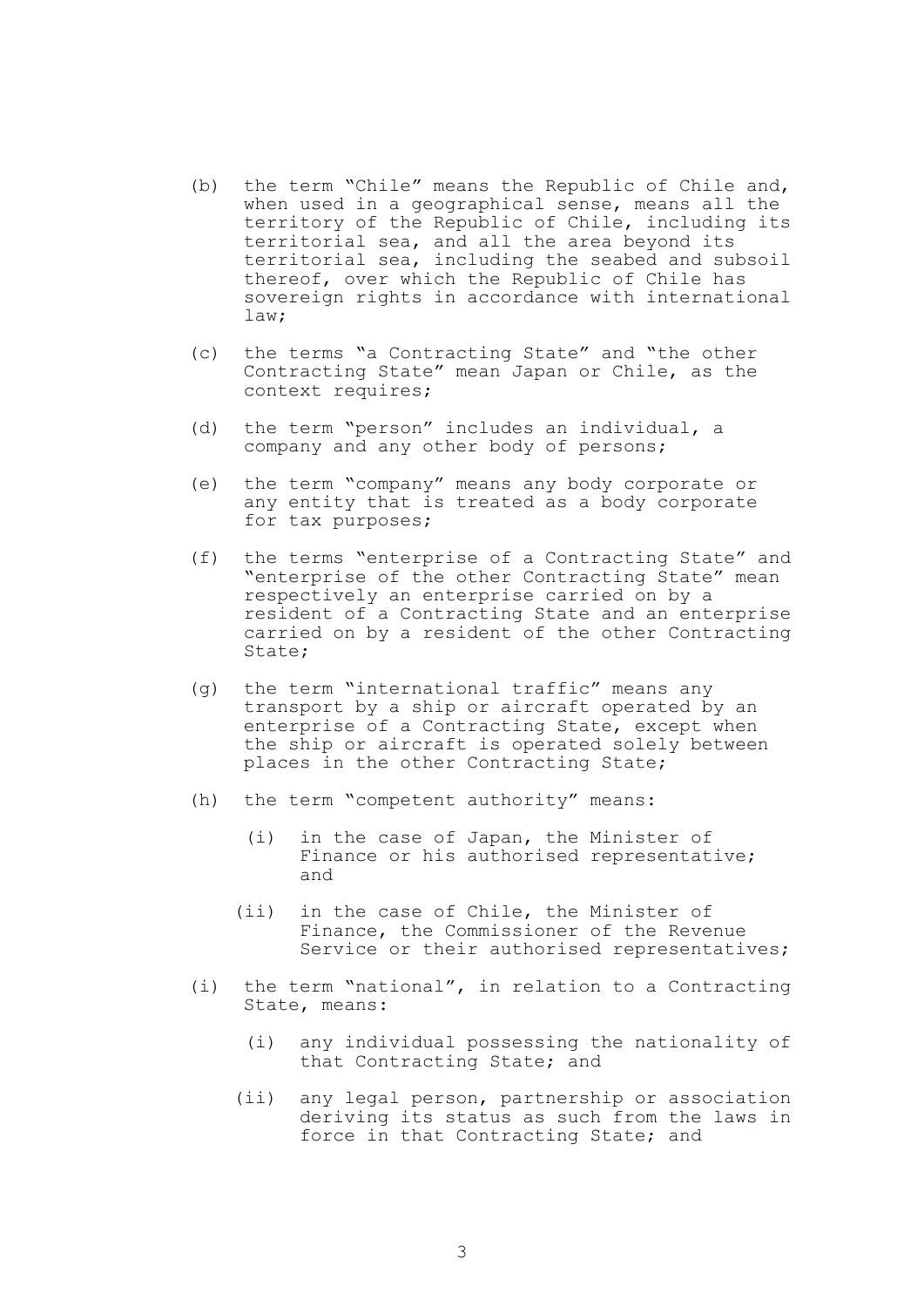- (j) the term "pension fund" means any person that:
	- (i) was constituted and is operated in a Contracting State exclusively or almost exclusively to administer or provide pension or other similar remuneration under the social security legislation of that Contracting State recognised as such for tax purposes in that Contracting State, primarily for the benefit of residents of that Contracting State; or
	- (ii) was constituted and is operated to invest funds for the benefit of persons referred to in clause (i), provided that substantially all the income of that person is derived from investments made for the benefit of these persons.

2. As regards the application of this Convention at any time by a Contracting State, any term not defined therein shall, unless the context otherwise requires, have the meaning that it has at that time under the laws of that Contracting State for the purposes of the taxes to which the Convention applies, any meaning under the applicable tax laws of that Contracting State prevailing over a meaning given to the term under other laws of that Contracting State.

# Article 4 RESIDENT

1. For the purposes of this Convention, the term "resident of a Contracting State" means any person who, under the laws of that Contracting State, is liable to tax therein by reason of his domicile, residence, place of head or main office, place of incorporation, place of management or any other criterion of a similar nature, and also includes that Contracting State and any political subdivision or local authority thereof. This term, however, does not include any person who is liable to tax in that Contracting State in respect only of income from sources in that Contracting State.

2. Where by reason of the provisions of paragraph 1 an individual is a resident of both Contracting States, then his status shall be determined as follows: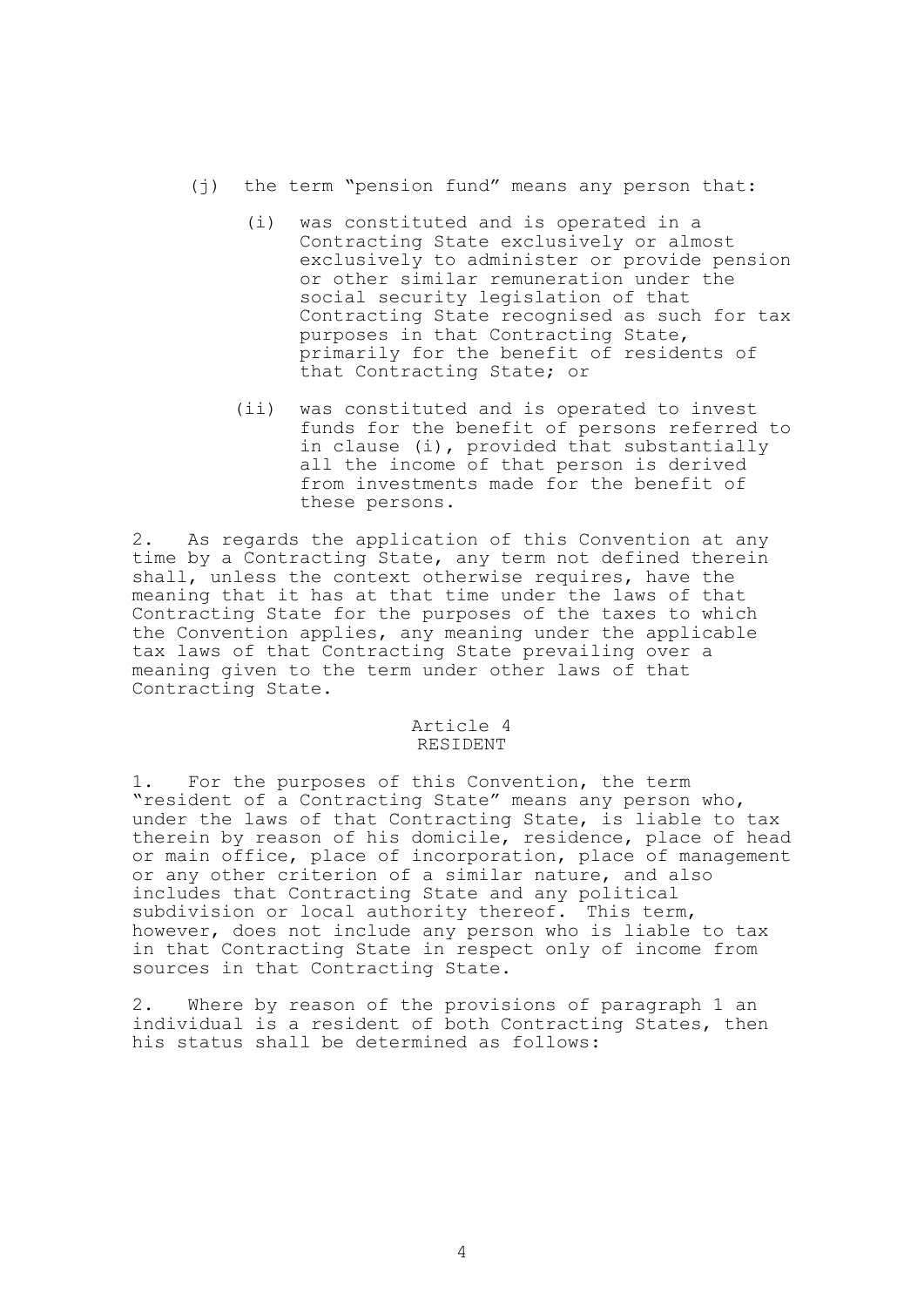- (a) he shall be deemed to be a resident only of the Contracting State in which he has a permanent home available to him; if he has a permanent home available to him in both Contracting States, he shall be deemed to be a resident only of the Contracting State with which his personal and economic relations are closer (centre of vital interests);
- (b) if the Contracting State in which he has his centre of vital interests cannot be determined, or if he has not a permanent home available to him in either Contracting State, he shall be deemed to be a resident only of the Contracting State in which he has an habitual abode;
- (c) if he has an habitual abode in both Contracting States or in neither of them, he shall be deemed to be a resident only of the Contracting State of which he is a national;
- (d) if he is a national of both Contracting States or of neither of them, the competent authorities of the Contracting States shall settle the question by mutual agreement.

3. Where by reason of the provisions of paragraph 1 a person other than an individual is a resident of both Contracting States, then the competent authorities of the Contracting States shall endeavour to determine by mutual agreement the Contracting State of which that person shall be deemed to be a resident for the purposes of this Convention. In the absence of such mutual agreement, the person shall not be entitled to any reduction or exemption of tax provided by the Convention.

4. Where under any provisions of this Convention any income derived by a resident of a Contracting State is relieved from tax in the other Contracting State and, under the law of the first-mentioned Contracting State, that resident is subject to tax only on income derived in that Contracting State or by reference to the amount thereof which is remitted to or received in that Contracting State and not by reference to the full amount thereof, then the relief to be allowed under the Convention in the other Contracting State shall apply only to so much of such income as is subject to tax in the first-mentioned Contracting State.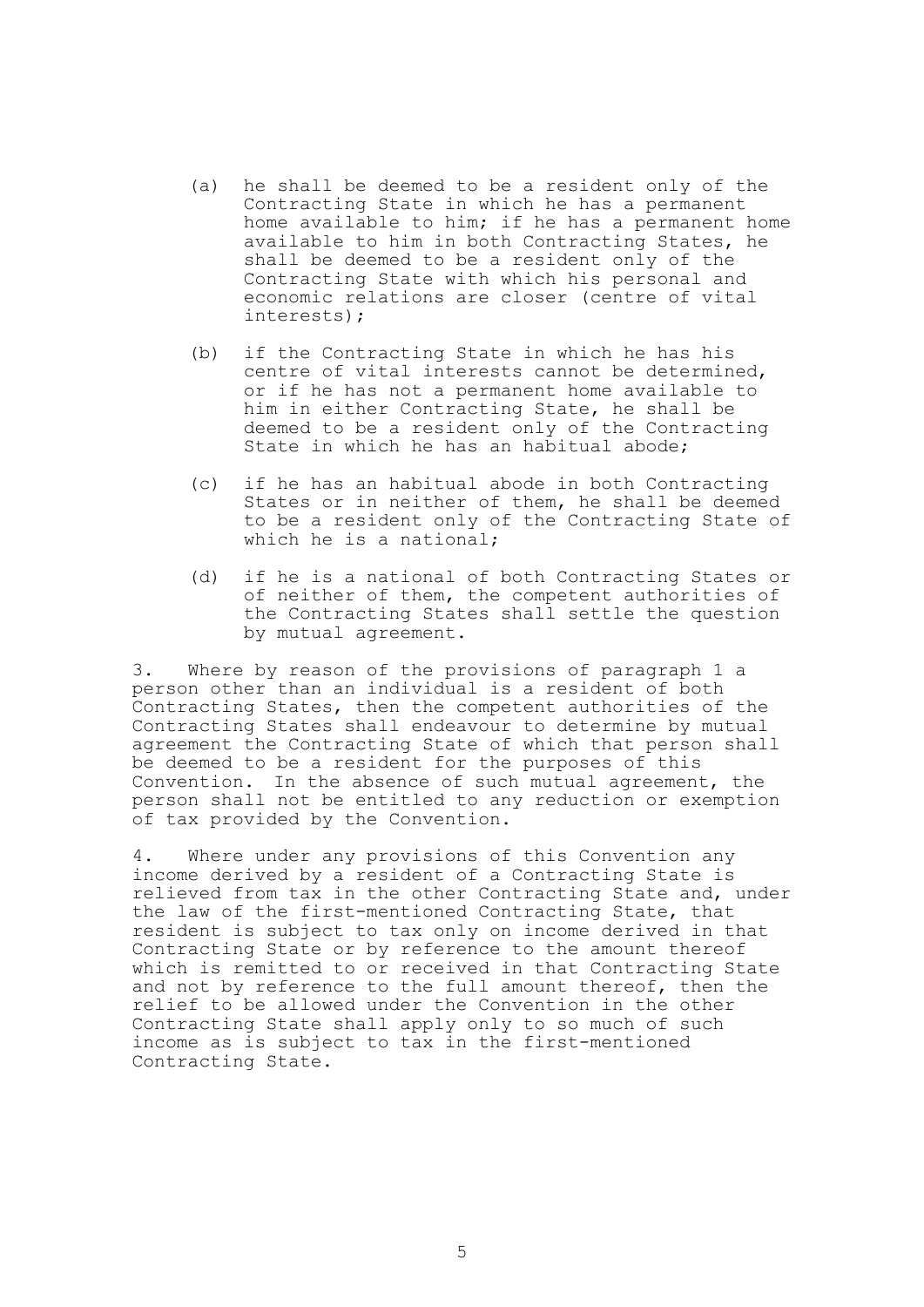## Article 5 PERMANENT ESTABLISHMENT

1. For the purposes of this Convention, the term "permanent establishment" means a fixed place of business through which the business of an enterprise is wholly or partly carried on.

2. The term "permanent establishment" includes especially:

- (a) a place of management;
- (b) a branch;
- (c) an office;
- (d) a factory;
- (e) a workshop; and
- (f) a mine, an oil or gas well, a quarry or any other place of extraction of natural resources.
- 3. The term "permanent establishment" shall also include:
	- (a) a building site, a construction or installation project or the supervisory activities in connection therewith, but only if such building site, project or activities last more than six months; and
	- (b) the furnishing of services, including consultancy services, by an enterprise through employees or other individuals engaged by the enterprise for such purpose but only if activities of that nature continue within a Contracting State for a period or periods aggregating more than 183 days within any twelve month period commencing or ending in the taxable year concerned.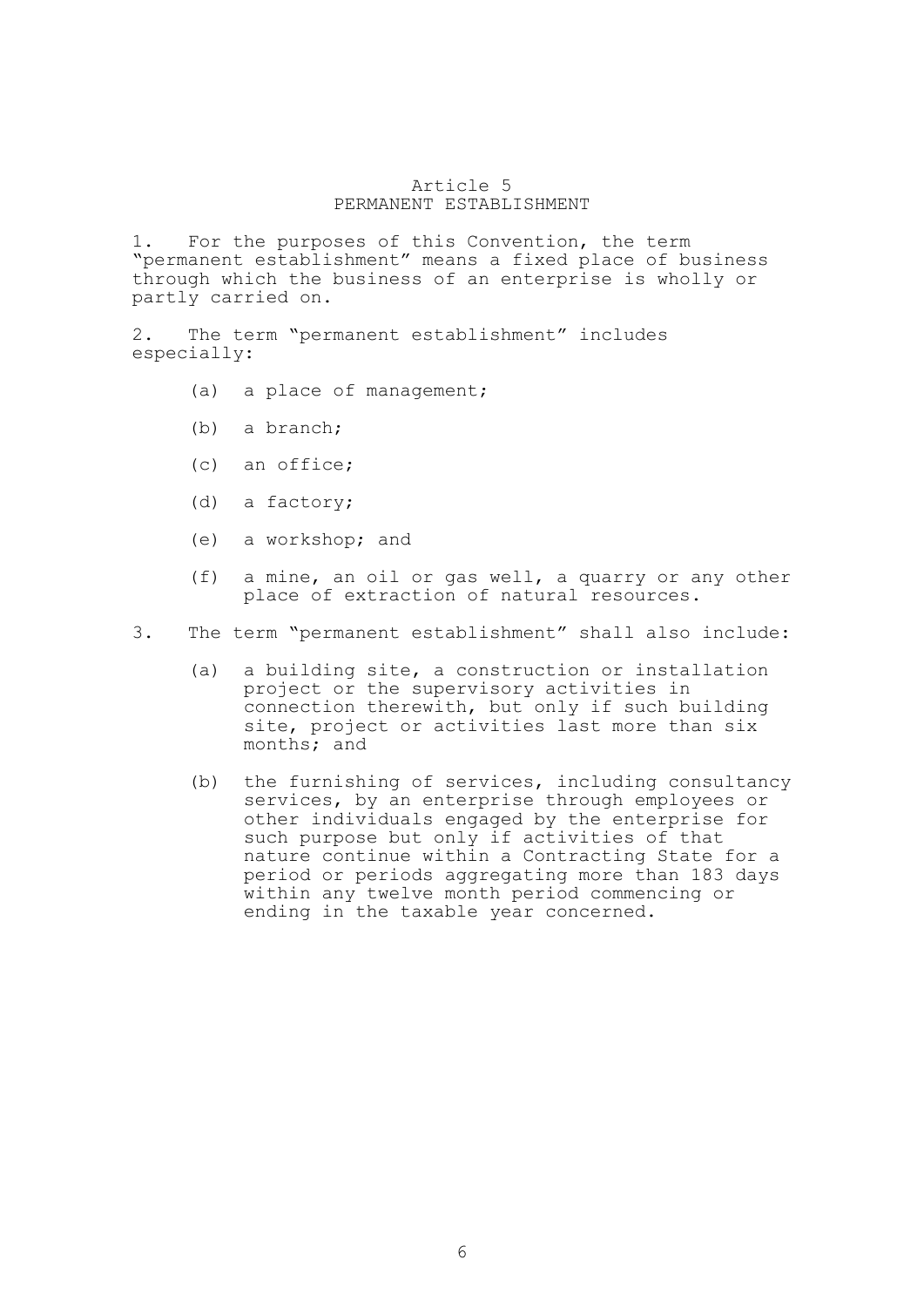The duration of activities under subparagraphs (a) and (b) shall be determined by aggregating the periods during which activities are carried on in a Contracting State by associated enterprises, provided that the activities of such an associated enterprise in that Contracting State are connected with the activities carried on in that Contracting State by its associated enterprises. The period during which two or more associated enterprises are carrying on concurrent activities shall be counted only once for the purpose of determining the duration of activities. An enterprise shall be deemed to be associated with another enterprise if one participates directly or indirectly in the management, control or capital of the other, or the same person or persons participate directly or indirectly in the management, control or capital of both enterprises.

4. Notwithstanding the preceding provisions of this Article, the term "permanent establishment" shall be deemed not to include:

- (a) the use of facilities solely for the purpose of storage, display or delivery of goods or merchandise belonging to the enterprise;
- (b) the maintenance of a stock of goods or merchandise belonging to the enterprise solely for the purpose of storage, display or delivery;
- (c) the maintenance of a stock of goods or merchandise belonging to the enterprise solely for the purpose of processing by another enterprise;
- (d) the maintenance of a fixed place of business solely for the purpose of purchasing goods or merchandise or of collecting information, for the enterprise;
- (e) the maintenance of a fixed place of business solely for the purpose of advertising, supplying information, carrying out scientific research or any other similar activity for the enterprise, provided that such activity is of a preparatory or auxiliary character.

5. Paragraph 4 shall not apply to a fixed place of business that is used or maintained by an enterprise if the same enterprise or a closely related enterprise carries on business activities at the same place or at another place in the same Contracting State and: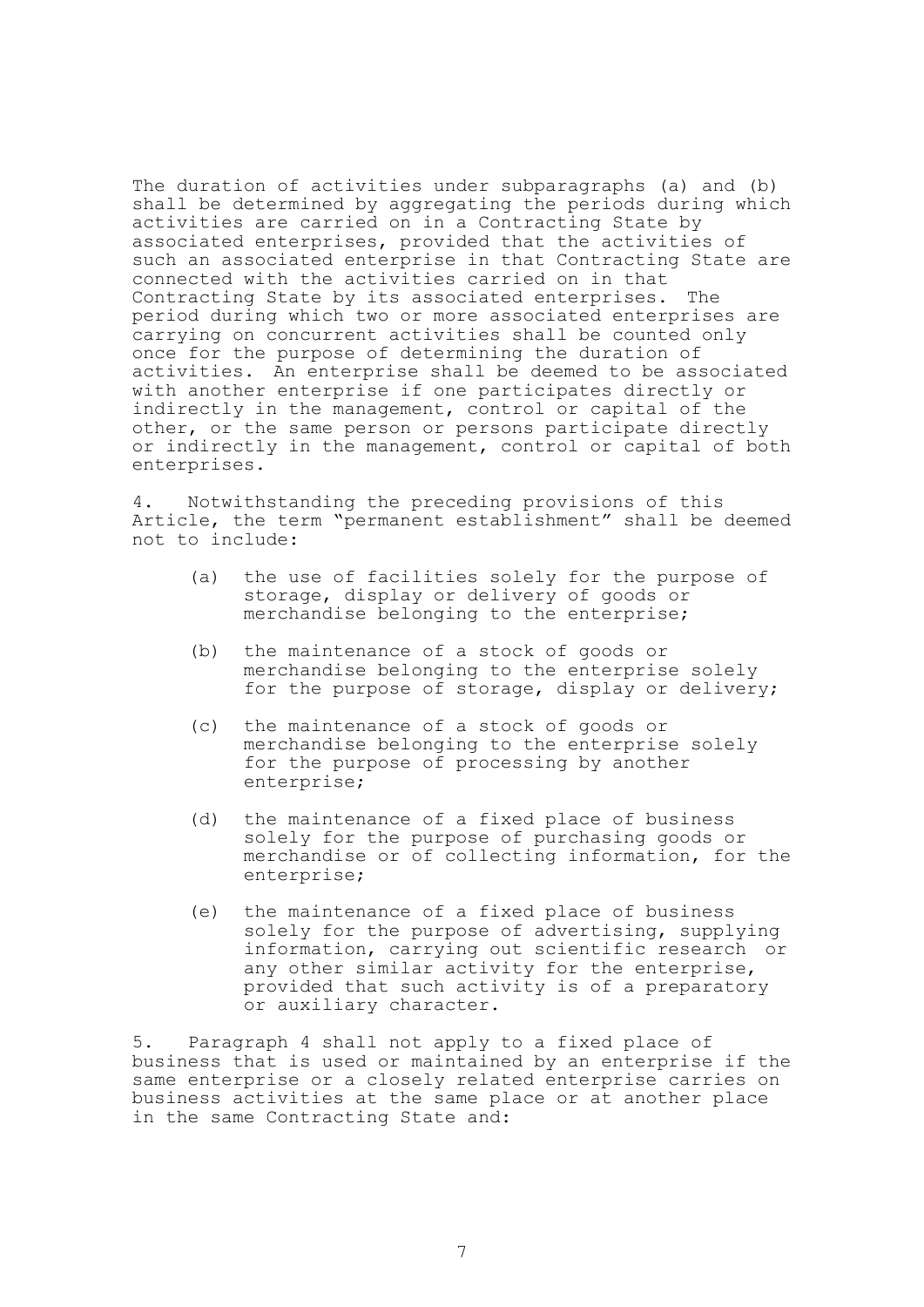- (a) that place or other place constitutes a permanent establishment for the enterprise or the closely related enterprise under the provisions of this Article; or
- (b) the overall activity resulting from the combination of the activities carried on by the two enterprises at the same place, or by the same enterprise or the closely related enterprises at the two places, is not of a preparatory or auxiliary character,

provided that the business activities carried on by the two enterprises at the same place, or by the same enterprise or the closely related enterprises at the two places, constitute complementary functions that are part of a cohesive business operation.

6. Notwithstanding the provisions of paragraphs 1 and 2 but subject to the provisions of paragraph 7, where a person is acting in a Contracting State on behalf of an enterprise and, in doing so, habitually concludes contracts, or habitually plays the principal role leading to the conclusion of contracts that are routinely concluded without material modification by the enterprise, and these contracts are:

- (a) in the name of the enterprise; or
- (b) for the transfer of the ownership of, or for the granting of the right to use, property owned by that enterprise or that the enterprise has the right to use; or
- (c) for the provision of services by that enterprise,

that enterprise shall be deemed to have a permanent establishment in that Contracting State in respect of any activities which that person undertakes for the enterprise, unless the activities of such person are limited to those mentioned in paragraph 4 which, if exercised through a fixed place of business, would not make this fixed place of business a permanent establishment under the provisions of that paragraph.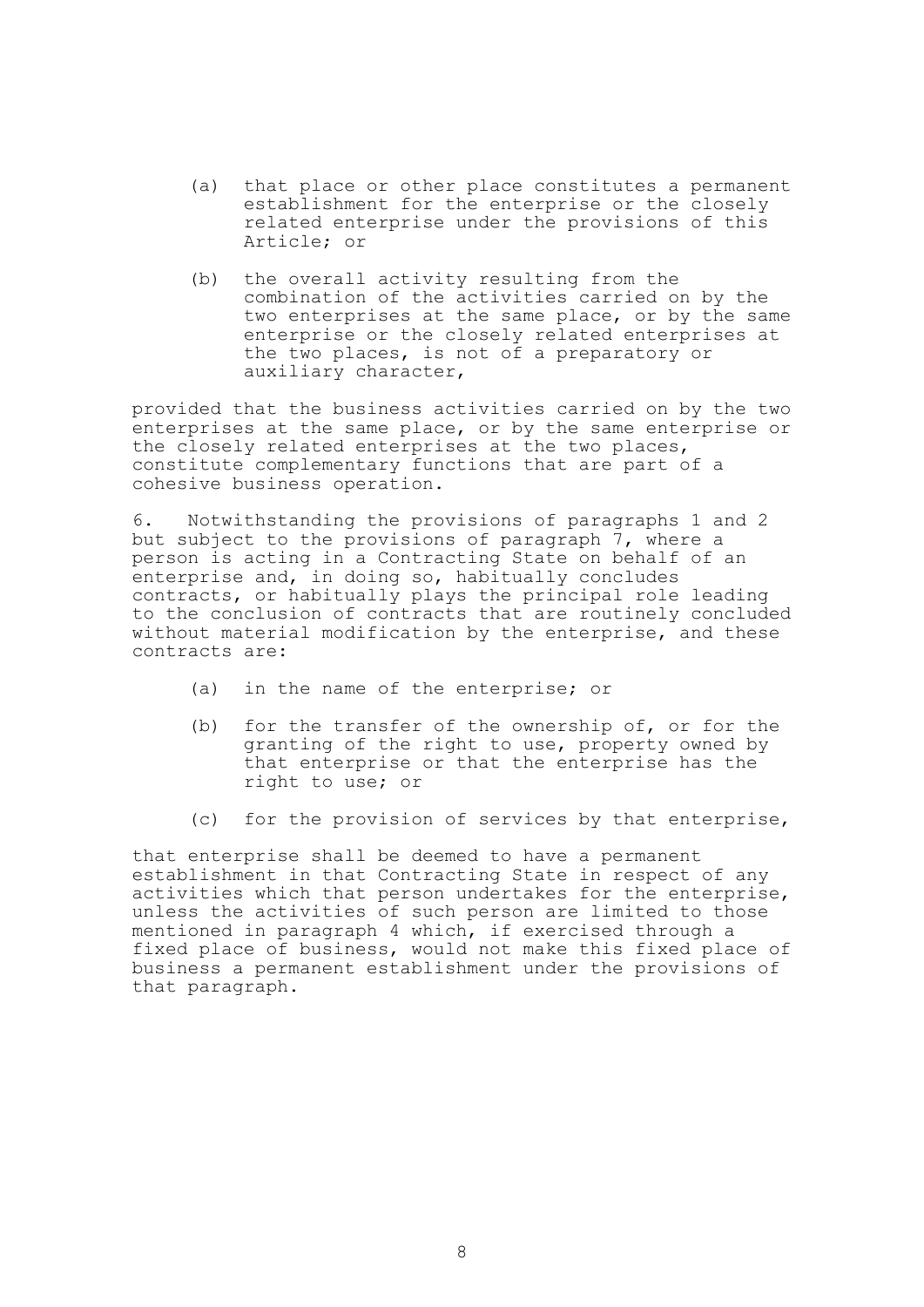7. Paragraph 6 shall not apply where the person acting in a Contracting State on behalf of an enterprise of the other Contracting State carries on business in the firstmentioned Contracting State as an independent agent and acts for the enterprise in the ordinary course of that business. Where, however, a person acts exclusively or almost exclusively on behalf of one or more enterprises to which it is closely related, that person shall not be considered to be an independent agent within the meaning of this paragraph with respect to any such enterprise.

8. The fact that a company which is a resident of a Contracting State controls or is controlled by a company which is a resident of the other Contracting State, or which carries on business in that other Contracting State (whether through a permanent establishment or otherwise), shall not of itself constitute either company a permanent establishment of the other.

9. For the purposes of this Article, a person is closely related to an enterprise if, based on all the relevant facts and circumstances, one has control of the other or both are under the control of the same persons or enterprises. In any case, a person shall be considered to be closely related to an enterprise if one possesses directly or indirectly more than 50 per cent of the beneficial interest in the other (or, in the case of a company, more than 50 per cent of the aggregate vote and value of the company's shares or of the beneficial equity interest in the company) or if another person possesses directly or indirectly more than 50 per cent of the beneficial interest (or, in the case of a company, more than 50 per cent of the aggregate vote and value of the company's shares or of the beneficial equity interest in the company) in the person and the enterprise.

## Article 6 INCOME FROM IMMOVABLE PROPERTY

1. Income derived by a resident of a Contracting State from immovable property (including income from agriculture or forestry) situated in the other Contracting State may be taxed in that other Contracting State.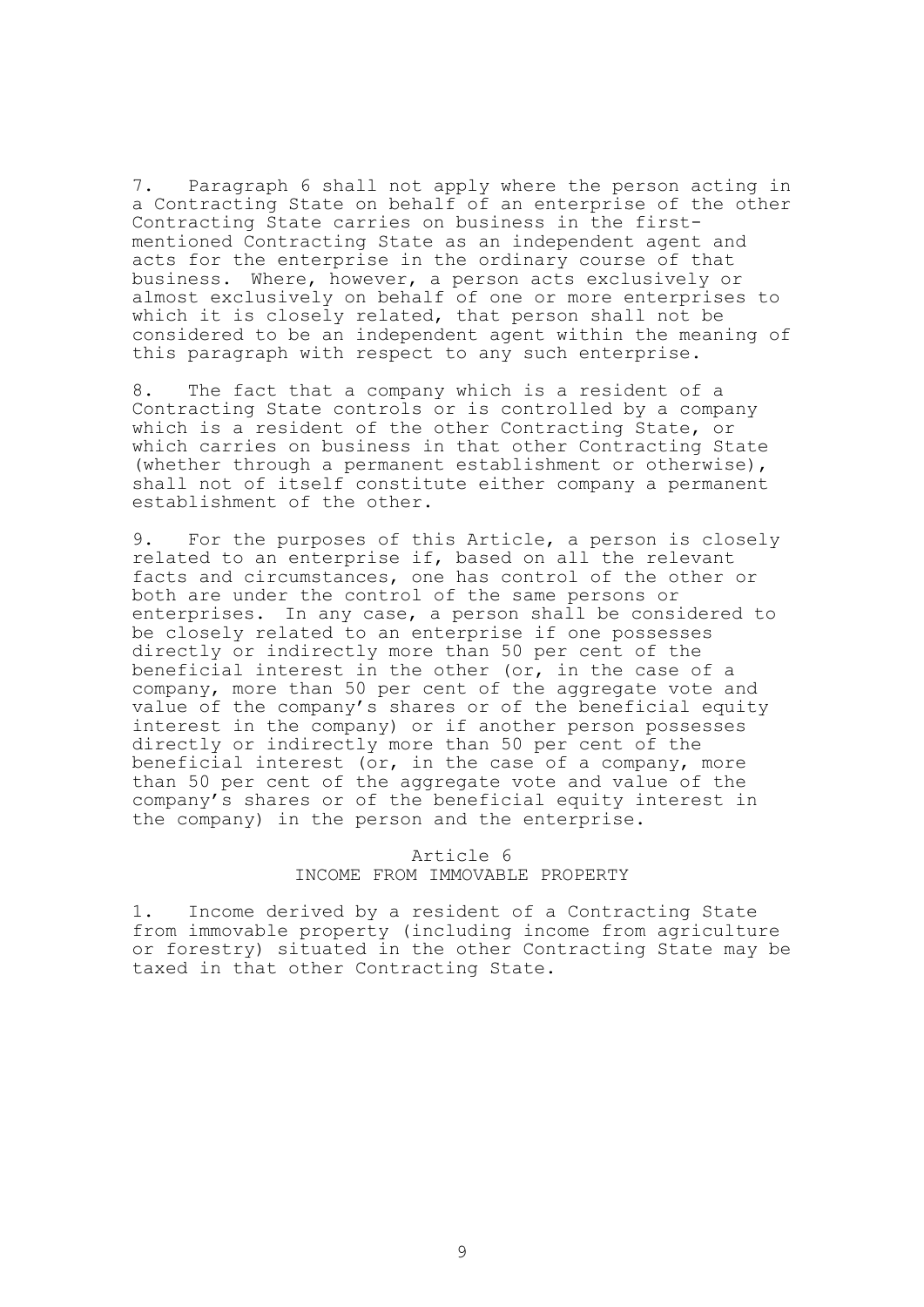2. For the purposes of this Convention, the term "immovable property" shall have the meaning which it has under the laws of the Contracting State in which the property in question is situated. The term shall in any case include property accessory to immovable property, livestock and equipment used in agriculture and forestry, rights to which the provisions of general law respecting landed property apply, usufruct of immovable property and rights to variable or fixed payments as consideration for the working of, or the right to work, mineral deposits, sources and other natural resources; ships and aircraft shall not be regarded as immovable property.

3. The provisions of paragraph 1 shall apply to income derived from the direct use, letting, or use in any other form of immovable property.

4. The provisions of paragraphs 1 and 3 shall also apply to the income from immovable property of an enterprise and to income from immovable property used for the performance of independent personal services.

## Article 7 BUSINESS PROFITS

1. The profits of an enterprise of a Contracting State shall be taxable only in that Contracting State unless the enterprise carries on business in the other Contracting State through a permanent establishment situated therein. If the enterprise carries on business as aforesaid, the profits of the enterprise may be taxed in that other Contracting State but only so much of them as is attributable to that permanent establishment.

2. Subject to the provisions of paragraph 3, where an enterprise of a Contracting State carries on business in the other Contracting State through a permanent establishment situated therein, there shall in each Contracting State be attributed to that permanent establishment the profits which it might be expected to make if it were a distinct and separate enterprise engaged in the same or similar activities under the same or similar conditions and dealing wholly independently with the enterprise of which it is a permanent establishment.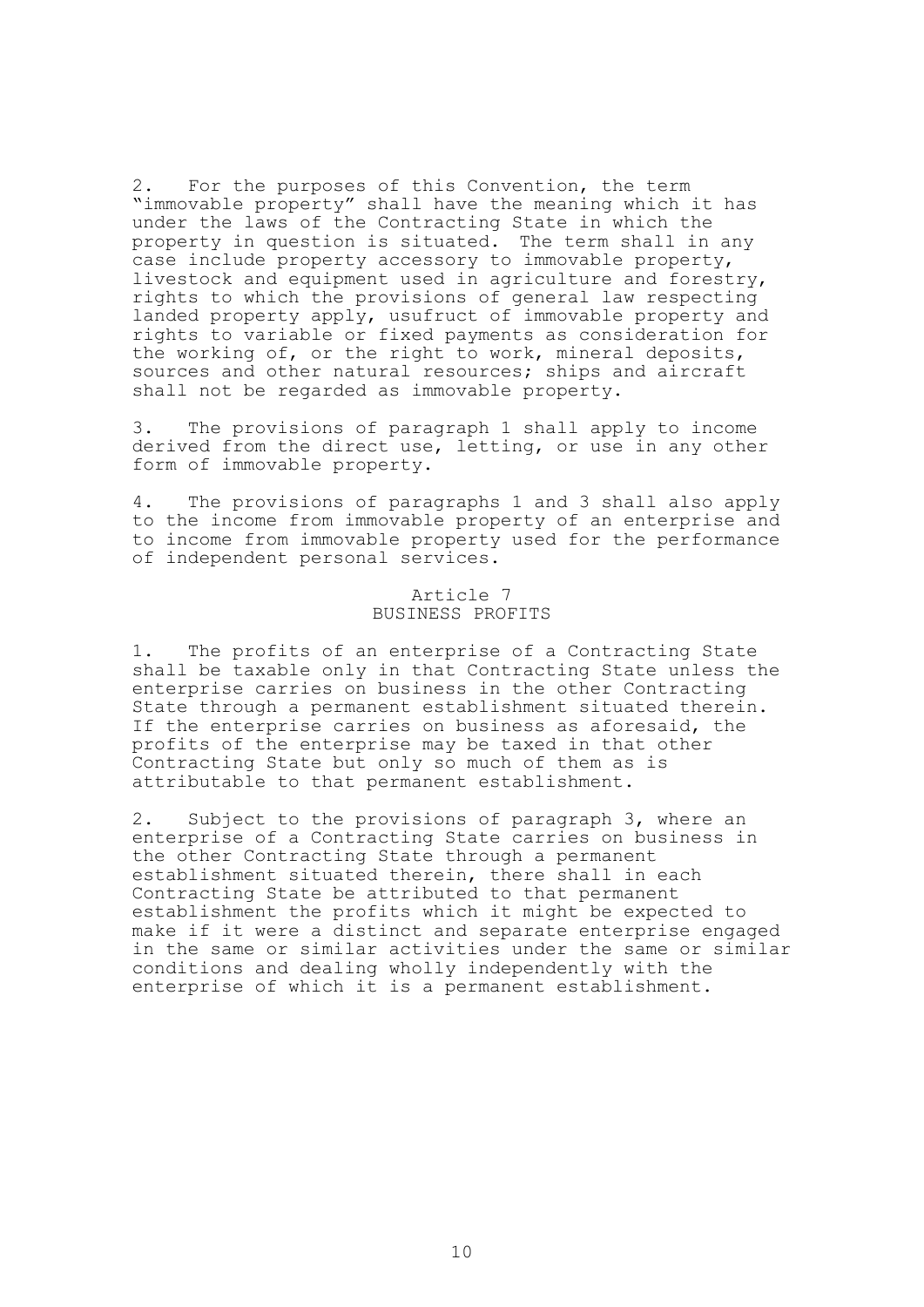3. In determining the profits of a permanent establishment, there shall be allowed as deductions necessary expenses which are incurred for the purposes of the permanent establishment, including executive and general administrative expenses so incurred, whether in the Contracting State in which the permanent establishment is situated or elsewhere.

4. For the purposes of the preceding paragraphs of this Article, the profits to be attributed to the permanent establishment shall be determined by the same method year by year unless there is good and sufficient reason to the contrary.

5. Where profits include items of income which are dealt with separately in other Articles of this Convention, then the provisions of those Articles shall not be affected by the provisions of this Article.

# Article 8 SHIPPING AND AIR TRANSPORT

1. Profits from the operation of ships or aircraft in international traffic carried on by an enterprise of a Contracting State shall be taxable only in that Contracting State.

2. Notwithstanding the provisions of Article 2, where an enterprise of a Contracting State carries on the operation of ships or aircraft in international traffic, that enterprise, if an enterprise of Chile, shall be exempt from the enterprise tax of Japan, and, if an enterprise of Japan, shall be exempt from any tax similar to the enterprise tax of Japan which may be imposed after the date of signature of this Convention in Chile.

3. For the purposes of this Article, profits from the operation of ships or aircraft in international traffic carried on by an enterprise also include:

- (a) profits derived by the enterprise from the rental on a bareboat basis of ships and aircraft; and
- (b) profits derived by the enterprise from the use, maintenance or rental of containers (including trailers and related equipment used for transport of containers),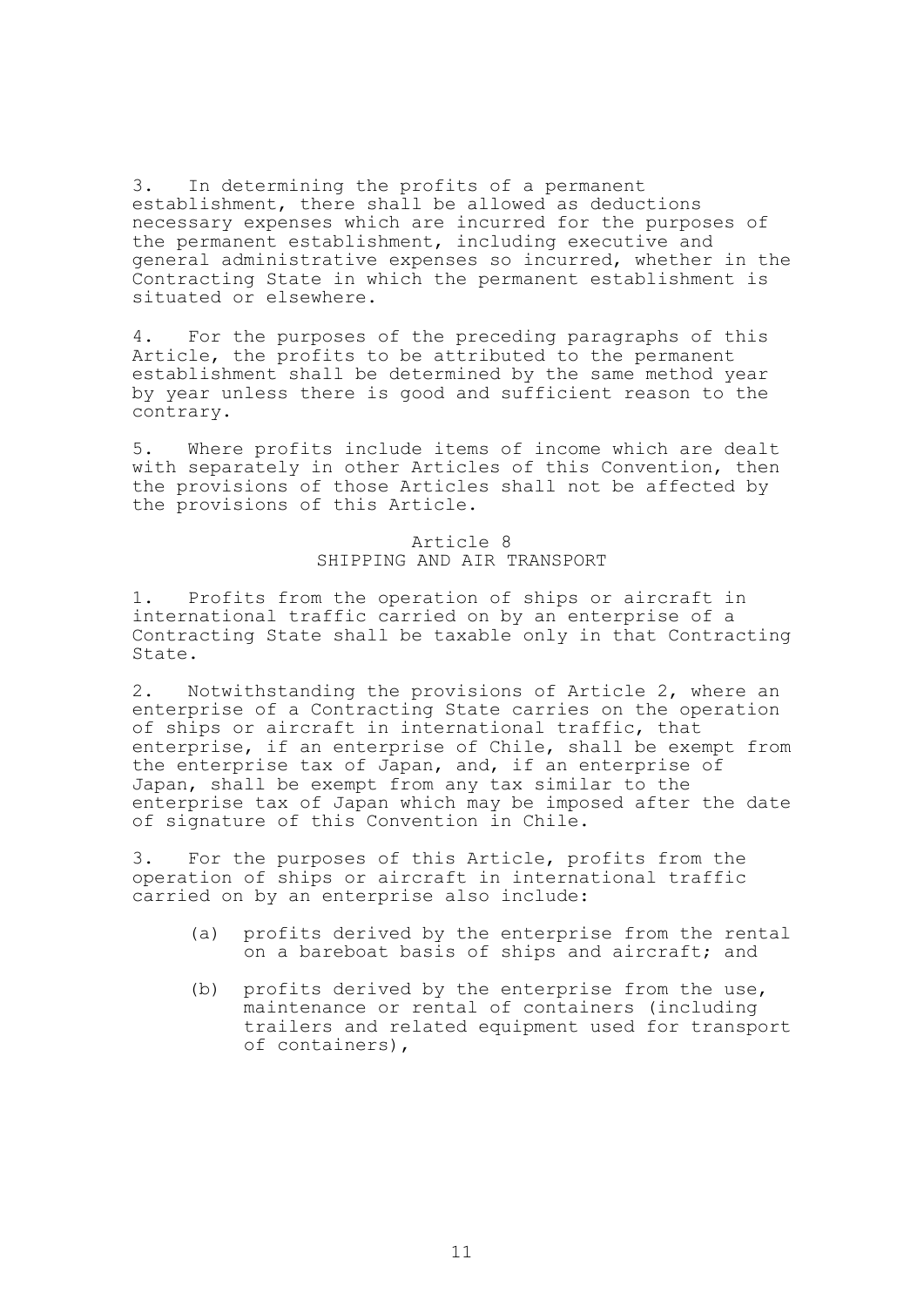where such rental or such use, maintenance or rental, as the case may be, is incidental to the operation of ships or aircraft in international traffic carried on by the enterprise.

4. The provisions of paragraph 1 shall not apply to profits derived by an enterprise of a Contracting State from transport by a ship or aircraft of passengers and goods which are embarked or shipped at a place in the other Contracting State and are disembarked or discharged at another place in that other Contracting State. In such case the provisions of Article 7 or Article 14, as the case may be, shall apply.

5. The provisions of the preceding paragraphs of this Article shall also apply to profits from the participation in a pool, a joint business or an international operating agency.

## Article 9 ASSOCIATED ENTERPRISES

- 1. Where
	- (a) an enterprise of a Contracting State participates directly or indirectly in the management, control or capital of an enterprise of the other Contracting State, or
	- (b) the same persons participate directly or indirectly in the management, control or capital of an enterprise of a Contracting State and an enterprise of the other Contracting State,

and in either case conditions are made or imposed between the two enterprises in their commercial or financial relations which differ from those which would be made between independent enterprises, then any profits which would, but for those conditions, have accrued to one of the enterprises, but, by reason of those conditions, have not so accrued, may be included in the profits of that enterprise and taxed accordingly.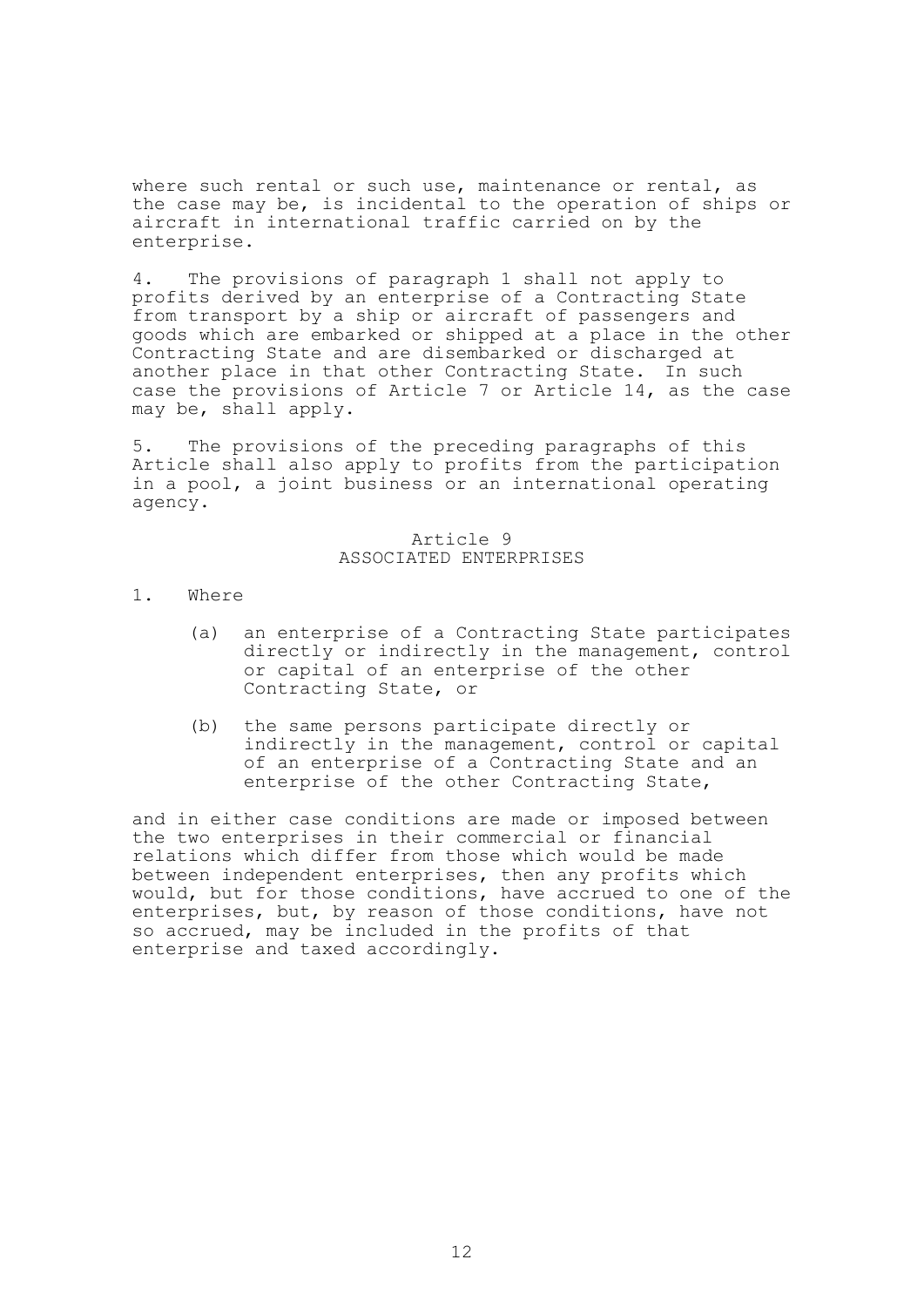2. Where a Contracting State includes in the profits of an enterprise of that Contracting State - and taxes accordingly - profits on which an enterprise of the other Contracting State has been charged to tax in that other Contracting State and the profits so included are profits which would have accrued to the enterprise of the firstmentioned Contracting State if the conditions made between the two enterprises had been those which would have been made between independent enterprises, then that other Contracting State, if the competent authority of that other Contracting State agrees that the adjustment made by the first-mentioned Contracting State is justified both in the principle contained in paragraph 1 and as regards the amount assessed under such principle, shall make an appropriate adjustment to the amount of the tax charged therein on those profits. In determining such adjustment, due regard shall be had to the other provisions of this Convention and the competent authorities of the Contracting States shall if necessary consult each other.

3. A Contracting State shall not change the profits of an enterprise in the circumstances referred to in paragraph 1 after the expiry of the time limits provided in the domestic law of that Contracting State and, in any case, after ten years from the end of the taxable year in which the profits that would be subject to such change would, but for the conditions referred to in paragraph 1, have accrued to that enterprise. The provisions of this paragraph shall not apply in the case of fraud or wilful default.

#### Article 10 DIVIDENDS

1. Dividends paid by a company which is a resident of a Contracting State to a resident of the other Contracting State may be taxed in that other Contracting State.

2. However, such dividends may also be taxed in the Contracting State of which the company paying the dividends is a resident and according to the laws of that Contracting State, but if the beneficial owner of the dividends is a resident of the other Contracting State, the tax so charged shall not exceed:

(a) 5 per cent of the gross amount of the dividends if the beneficial owner is a company that has owned directly, for the period of six months ending on the date on which entitlement to the dividends is determined, at least 25 per cent of the voting power in the company paying the dividends; or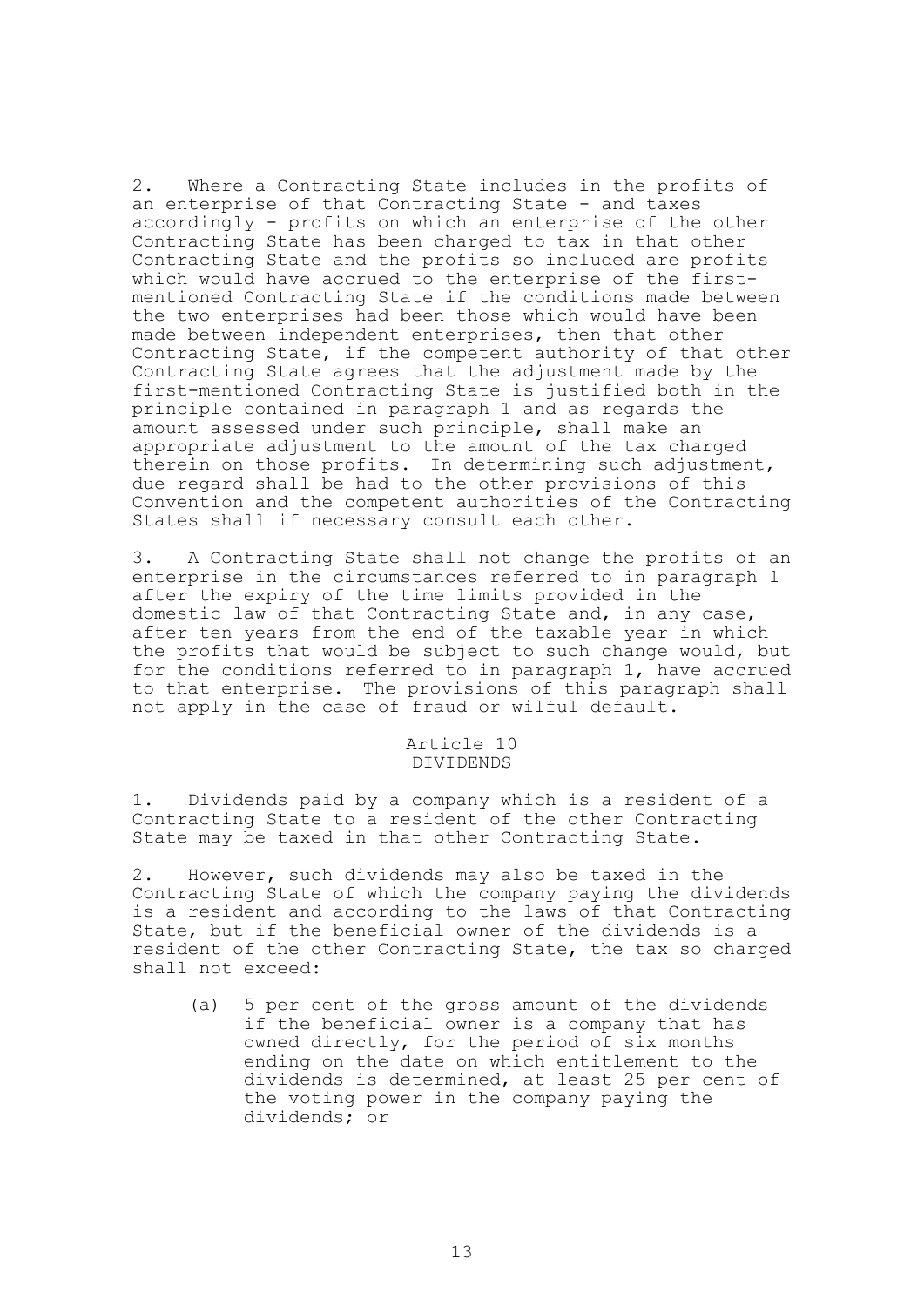(b) 15 per cent of the gross amount of the dividends in all other cases.

The provisions of this paragraph shall not affect the taxation of the company in respect of the profits out of which the dividends are paid.

3. Notwithstanding the provisions of paragraph 2, such dividends shall not be taxed in the Contracting State of which the company paying the dividends is a resident if the beneficial owner of the dividends is a pension fund which is a resident of the other Contracting State, provided that such dividends are not derived from the carrying on of a business by such pension fund or through an associated enterprise.

4. The provisions of paragraphs 2 and 3 shall not limit the application of the Additional Tax payable in Chile.

5. The term "dividends" as used in this Article means income from shares or other rights, not being debt-claims, participating in profits, as well as income from other rights which is subjected to the same taxation treatment as income from shares by the tax laws of the Contracting State of which the company making the distribution is a resident.

6. The provisions of paragraphs 1 to 4 shall not apply if the beneficial owner of the dividends, being a resident of a Contracting State, carries on business in the other Contracting State of which the company paying the dividends is a resident through a permanent establishment situated therein, or performs in that other Contracting State independent personal services from a fixed base situated therein, and the holding in respect of which the dividends are paid is effectively connected with such permanent establishment or fixed base. In such case the provisions of Article 7 or Article 14, as the case may be, shall apply.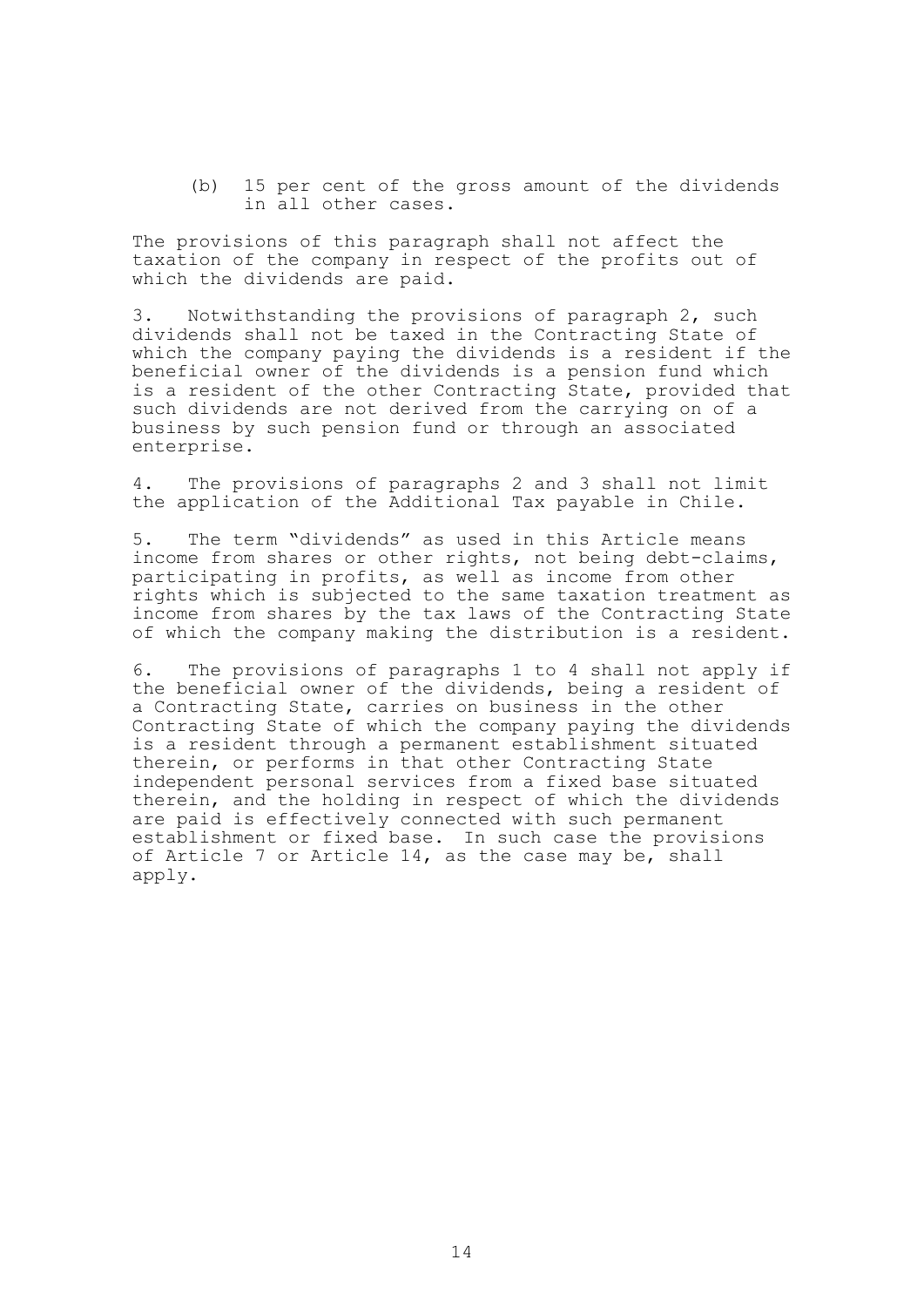7. Where a company which is a resident of a Contracting State derives profits or income from the other Contracting State, that other Contracting State may not impose any tax on the dividends paid by the company, except insofar as such dividends are paid to a resident of that other Contracting State or insofar as the holding in respect of which the dividends are paid is effectively connected with a permanent establishment or a fixed base situated in that other Contracting State, nor subject the company's undistributed profits to a tax on the company's undistributed profits, even if the dividends paid or the undistributed profits consist wholly or partly of profits or income arising in such other Contracting State.

## Article 11 INTEREST

1. Interest arising in a Contracting State and paid to a resident of the other Contracting State may be taxed in that other Contracting State.

2. However, such interest may also be taxed in the Contracting State in which it arises and according to the laws of that Contracting State, but if the beneficial owner of the interest is a resident of the other Contracting State, the tax so charged shall not exceed:

- (a) 4 per cent of the gross amount of the interest if the beneficial owner of the interest is either:
	- (i) a bank;
	- (ii) an insurance company;
	- (iii) an enterprise substantially deriving its gross income from the active and regular conduct of a lending or finance business involving transactions with unrelated persons, where the enterprise is unrelated to the payer of the interest. For the purposes of this clause, the term "lending or finance business" includes the business of issuing letters of credit, providing guarantees or providing credit card services;
		- (iv) an enterprise that sold machinery or equipment, where the interest is paid with respect to indebtedness arising as part of the sale on credit of such machinery or equipment; or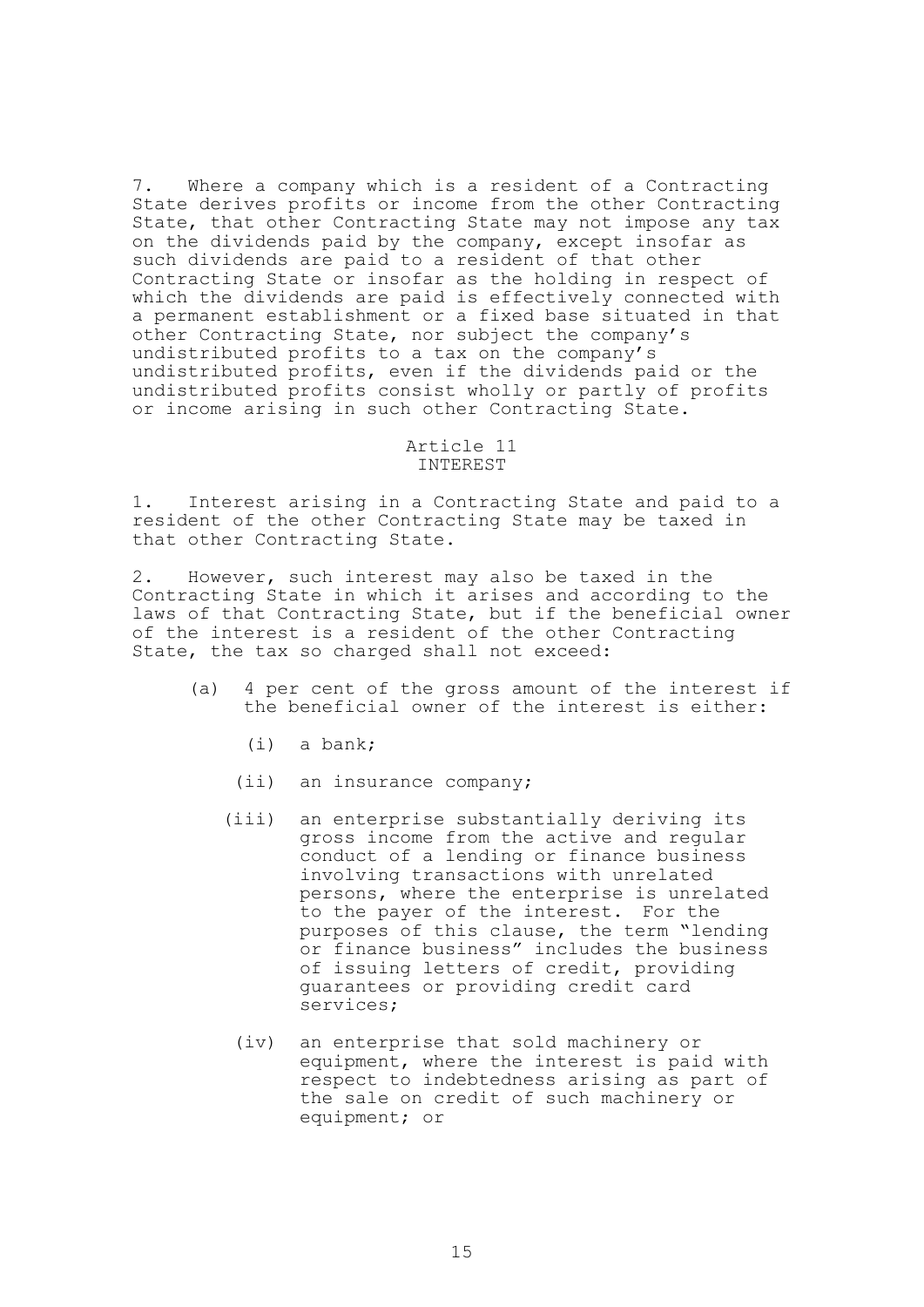- (v) any other enterprise, provided that in the three taxable years preceding the taxable year in which the interest is paid, the enterprise derives more than 50 per cent of its liabilities from the issuance of bonds in the financial markets or from taking deposits at interest, and more than 50 per cent of the assets of the enterprise consist of debt-claims against unrelated persons;
- (b) 10 per cent of the gross amount of the interest in all other cases.

For the purposes of subparagraph (a), an enterprise is unrelated to a person if the enterprise does not have with the person a relationship described in subparagraph (a) or (b) of paragraph 1 of Article 9.

3. For a period of two years from the date on which the provisions of paragraph 2 of this Article shall be applicable in accordance with the provisions of paragraph 2 of Article 29, the rate of 15 per cent shall apply in place of the rate provided in subparagraph (b) of paragraph 2 of this Article.

4. Notwithstanding the provisions of subparagraph (a) of paragraph 2, if interest referred to in that subparagraph is paid as part of an arrangement involving back-to-back loans or other arrangement that is economically equivalent and intended to have a similar effect to an arrangement involving back-to-back loans, such interest may be taxed in the Contracting State in which it arises but the tax so charged shall not exceed 10 per cent of the gross amount of the interest.

5. The term "interest" as used in this Article means income from debt-claims of every kind, whether or not secured by mortgage and in particular, income from government securities and income from bonds or debentures, including premiums attaching to such securities, bonds or debentures, and all other income that is subjected to the same taxation treatment as income from money lent by the tax laws of the Contracting State in which the income arises. Income dealt with in Article 10 shall not, however, be regarded as interest for the purposes of this Convention.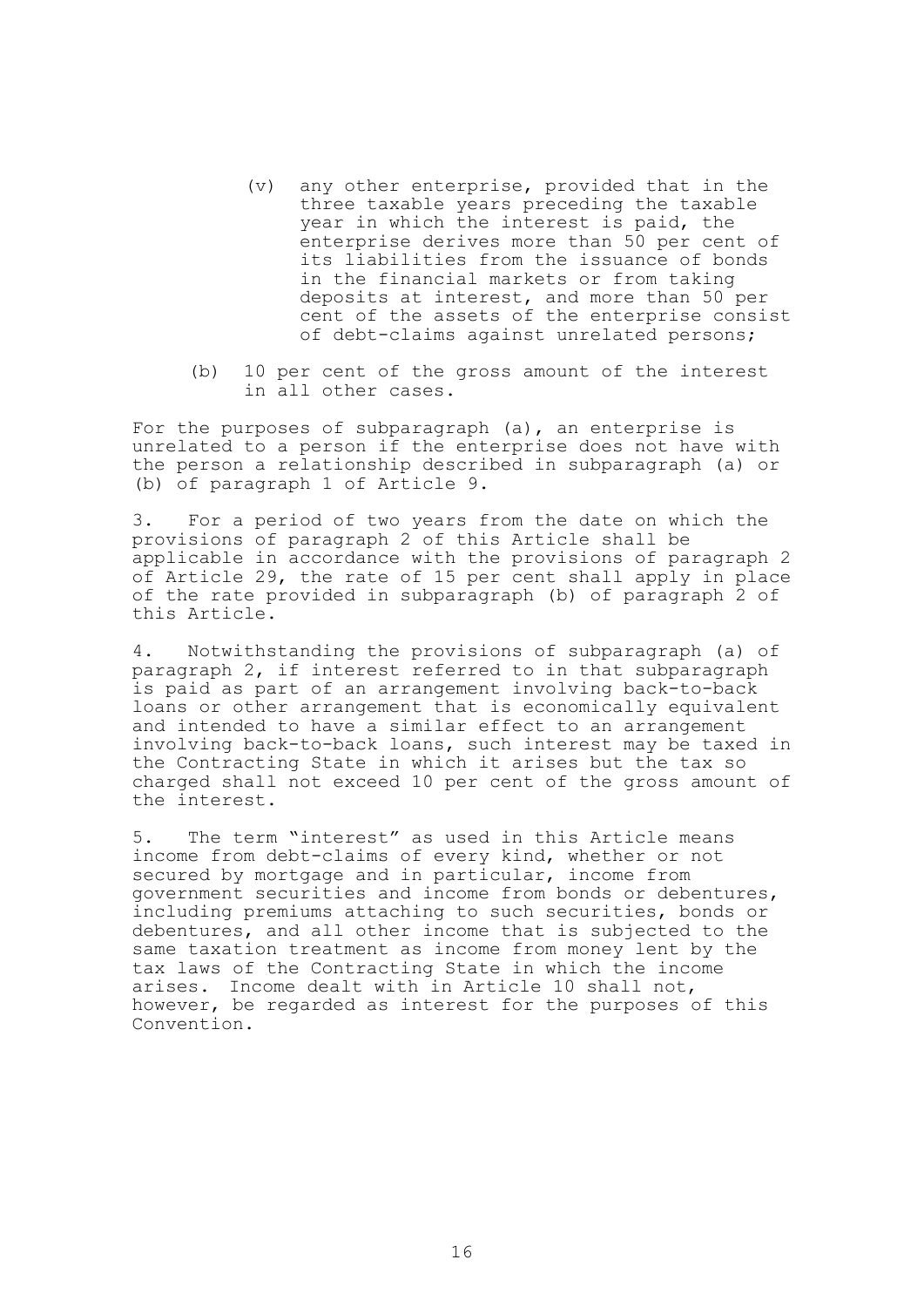6. The provisions of paragraphs 1, 2 and 4 shall not apply if the beneficial owner of the interest, being a resident of a Contracting State, carries on business in the other Contracting State in which the interest arises through a permanent establishment situated therein, or performs in that other Contracting State independent personal services from a fixed base situated therein, and the debt-claim in respect of which the interest is paid is effectively connected with such permanent establishment or fixed base. In such case the provisions of Article 7 or Article 14, as the case may be, shall apply.

7. Interest shall be deemed to arise in a Contracting State when the payer is a resident of that Contracting State. Where, however, the person paying the interest, whether a resident of a Contracting State or not, has in a Contracting State a permanent establishment or a fixed base in connection with which the indebtedness on which the interest is paid was incurred, and such interest is borne by such permanent establishment or fixed base, then such interest shall be deemed to arise in the Contracting State in which the permanent establishment or fixed base is situated.

8. Where, by reason of a special relationship between the payer and the beneficial owner or between both of them and some other person, the amount of the interest, for whatever reason, exceeds the amount which would have been agreed upon by the payer and the beneficial owner in the absence of such relationship, the provisions of this Article shall apply only to the last-mentioned amount. In such case, the excess part of the payments shall remain taxable according to the laws of each Contracting State, due regard being had to the other provisions of this Convention.

### Article 12 ROYALTIES

1. Royalties arising in a Contracting State and paid to a resident of the other Contracting State may be taxed in that other Contracting State.

2. However, such royalties may also be taxed in the Contracting State in which they arise and according to the laws of that Contracting State, but if the beneficial owner of the royalties is a resident of the other Contracting State, the tax so charged shall not exceed:

(a) 2 per cent of the gross amount of the royalties for the use of, or the right to use, industrial, commercial or scientific equipment;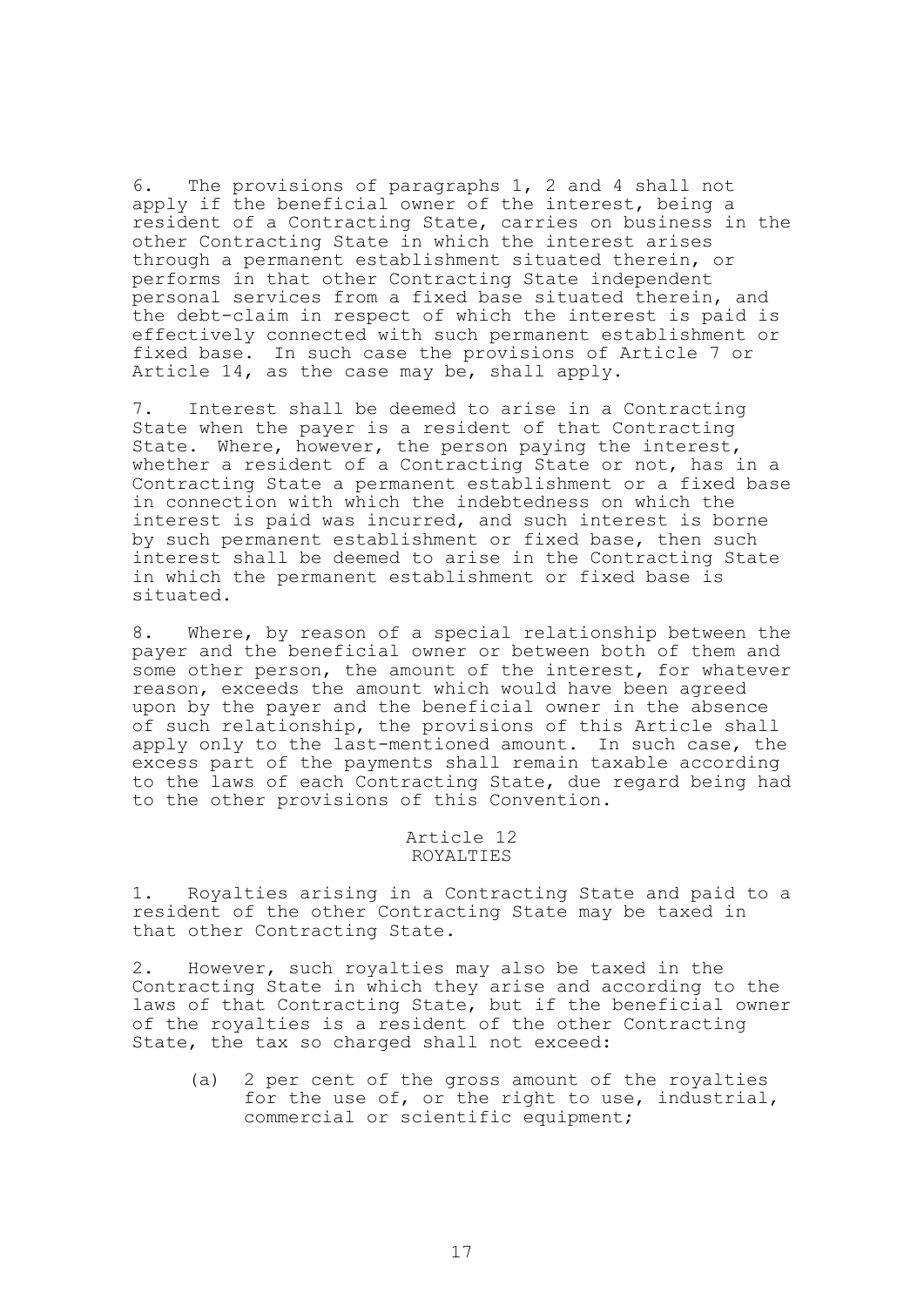(b) 10 per cent of the gross amount of the royalties in all other cases.

3. The term "royalties" as used in this Article means payments of any kind received as a consideration for the use of, or the right to use, any copyright of literary, artistic or scientific work including cinematograph films or films, tapes and other means of image or sound reproduction, or any patent, trade mark, design or model, plan, secret formula or process or other similar intangible property, or for the use of, or the right to use, industrial, commercial or scientific equipment, or for information concerning industrial, commercial or scientific experience.

4. The provisions of paragraphs 1 and 2 shall not apply if the beneficial owner of the royalties, being a resident of a Contracting State, carries on business in the other Contracting State in which the royalties arise through a permanent establishment situated therein, or performs in that other Contracting State independent personal services from a fixed base situated therein, and the right or property in respect of which the royalties are paid is effectively connected with such permanent establishment or fixed base. In such case the provisions of Article 7 or Article 14, as the case may be, shall apply.

5. Royalties shall be deemed to arise in a Contracting State when the payer is a resident of that Contracting State. Where, however, the person paying the royalties, whether a resident of a Contracting State or not, has in a Contracting State a permanent establishment or a fixed base in connection with which the liability to pay the royalties was incurred, and such royalties are borne by such permanent establishment or fixed base, then such royalties shall be deemed to arise in the Contracting State in which the permanent establishment or fixed base is situated.

6. Where, by reason of a special relationship between the payer and the beneficial owner or between both of them and some other person, the amount of the royalties, having regard to the use, right or information for which they are paid, exceeds the amount which would have been agreed upon by the payer and the beneficial owner in the absence of such relationship, the provisions of this Article shall apply only to the last-mentioned amount. In such case, the excess part of the payments shall remain taxable according to the laws of each Contracting State, due regard being had to the other provisions of this Convention.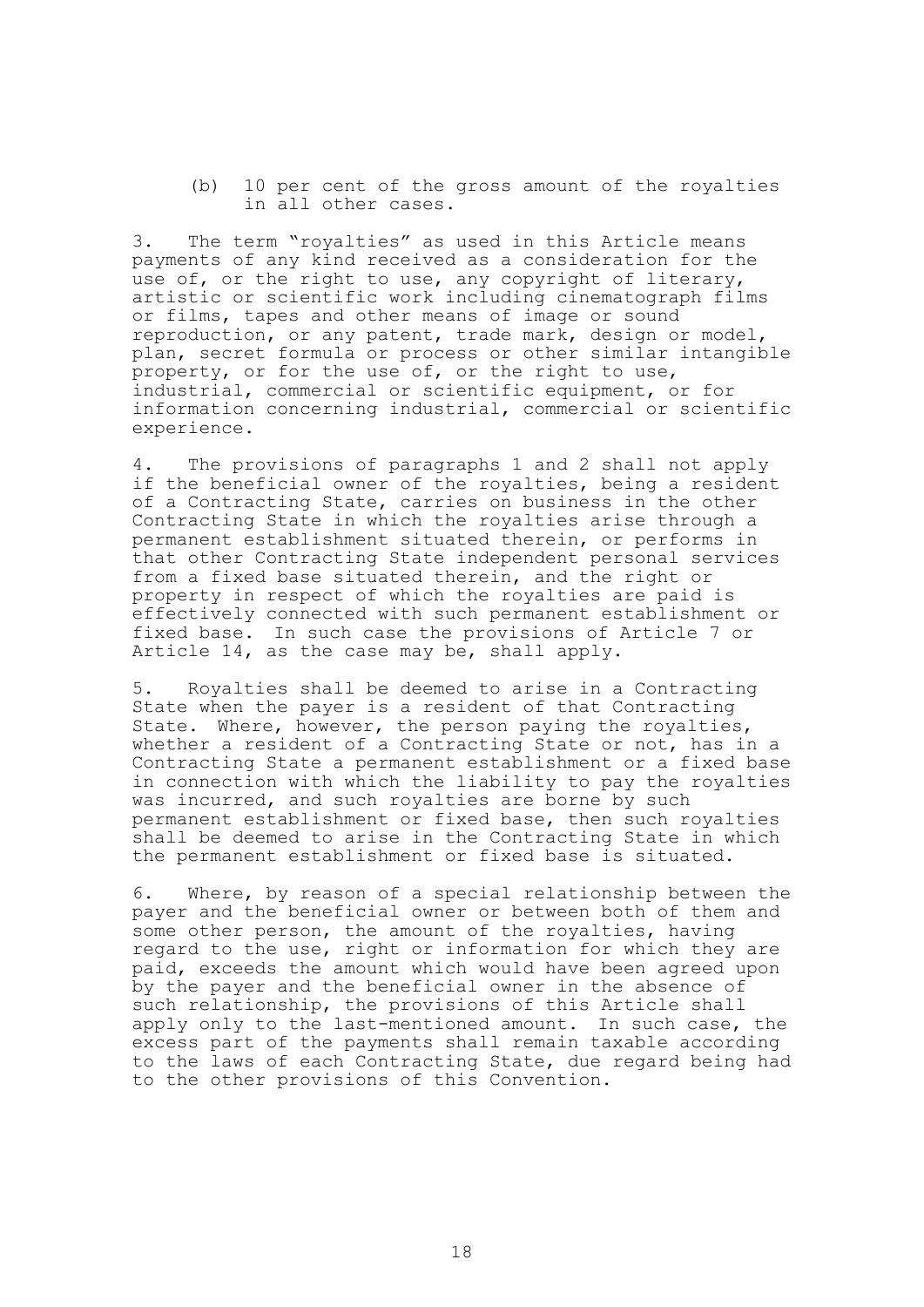## Article 13 CAPITAL GAINS

1. Gains derived by a resident of a Contracting State from the alienation of immovable property situated in the other Contracting State may be taxed in that other Contracting State.

2. Gains from the alienation of any property, other than immovable property, forming part of the business property of a permanent establishment which an enterprise of a Contracting State has in the other Contracting State or of any property, other than immovable property, pertaining to a fixed base available to a resident of a Contracting State in the other Contracting State for the purpose of performing independent personal services, including such gains from the alienation of such a permanent establishment (alone or with the whole enterprise) or of such a fixed base, may be taxed in that other Contracting State.

3. Gains derived by an enterprise of a Contracting State from the alienation of ships or aircraft operated by that enterprise in international traffic or any property, other than immovable property, pertaining to the operation of such ships or aircraft shall be taxable only in that Contracting State.

- 4. (a) Gains derived by a resident of a Contracting State from the alienation of shares, comparable interests or other rights may be taxed in the other Contracting State if:
	- (i) the alienator at any time during the 365 days preceding such alienation owned, directly or indirectly, shares, comparable interests or other rights representing 20 per cent or more of the capital of a company that is a resident of that other Contracting State; or
	- (ii) at any time during the 365 days preceding such alienation, such shares, comparable interests or other rights derived 50 per cent or more of their value, directly or indirectly, from immovable property situated in that other Contracting State.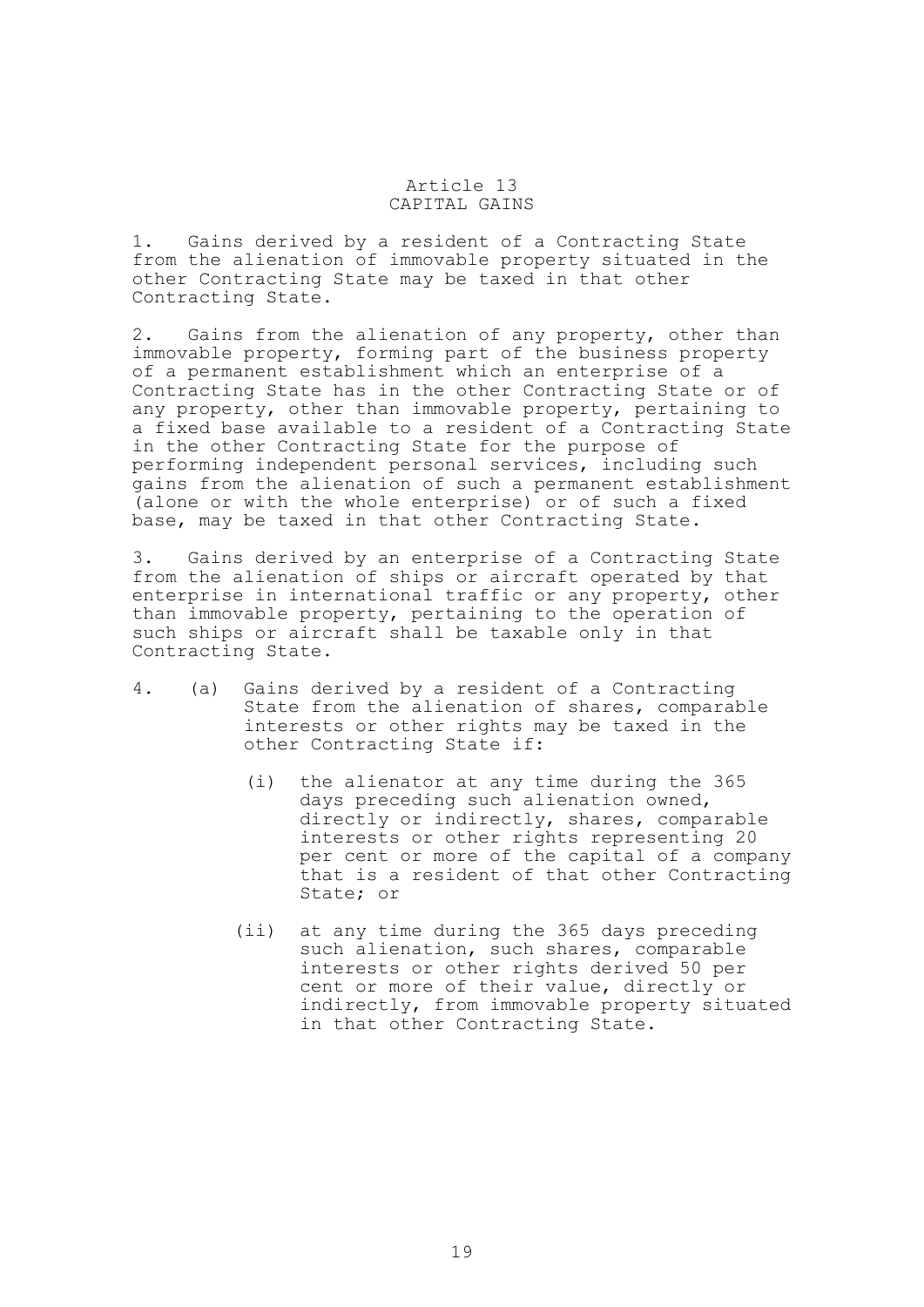- (b) Any other gains derived by a resident of a Contracting State from the alienation of shares, comparable interests or other rights representing the capital of a company that is a resident of the other Contracting State may also be taxed in that other Contracting State but the tax so charged shall not exceed 16 per cent of the amount of the gains.
- (c) Subject to the provisions of clause (ii) of subparagraph (a), gains derived by a pension fund that is a resident of a Contracting State from the alienation of shares, comparable interests or other rights referred to in subparagraphs (a) and (b) shall be taxable only in that Contracting State.

5. Gains from the alienation of any property other than that referred to in the preceding paragraphs of this Article shall be taxable only in the Contracting State of which the alienator is a resident.

## Article 14 INDEPENDENT PERSONAL SERVICES

1. Income derived by an individual who is a resident of a Contracting State in respect of professional services or other activities of an independent character shall be taxable only in that Contracting State. However, such income may also be taxed in the other Contracting State:

- (a) if the individual has a fixed base regularly available in that other Contracting State for the purpose of performing the activities; in that case, only so much of the income as is attributable to that fixed base may be taxed in that other Contracting State; or
- (b) if the individual is present in that other Contracting State for a period or periods amounting to or exceeding in the aggregate 183 days in any twelve month period commencing or ending in the taxable year concerned; in that case, only so much of the income as is derived from the activities performed in that other Contracting State may be taxed in that other Contracting State.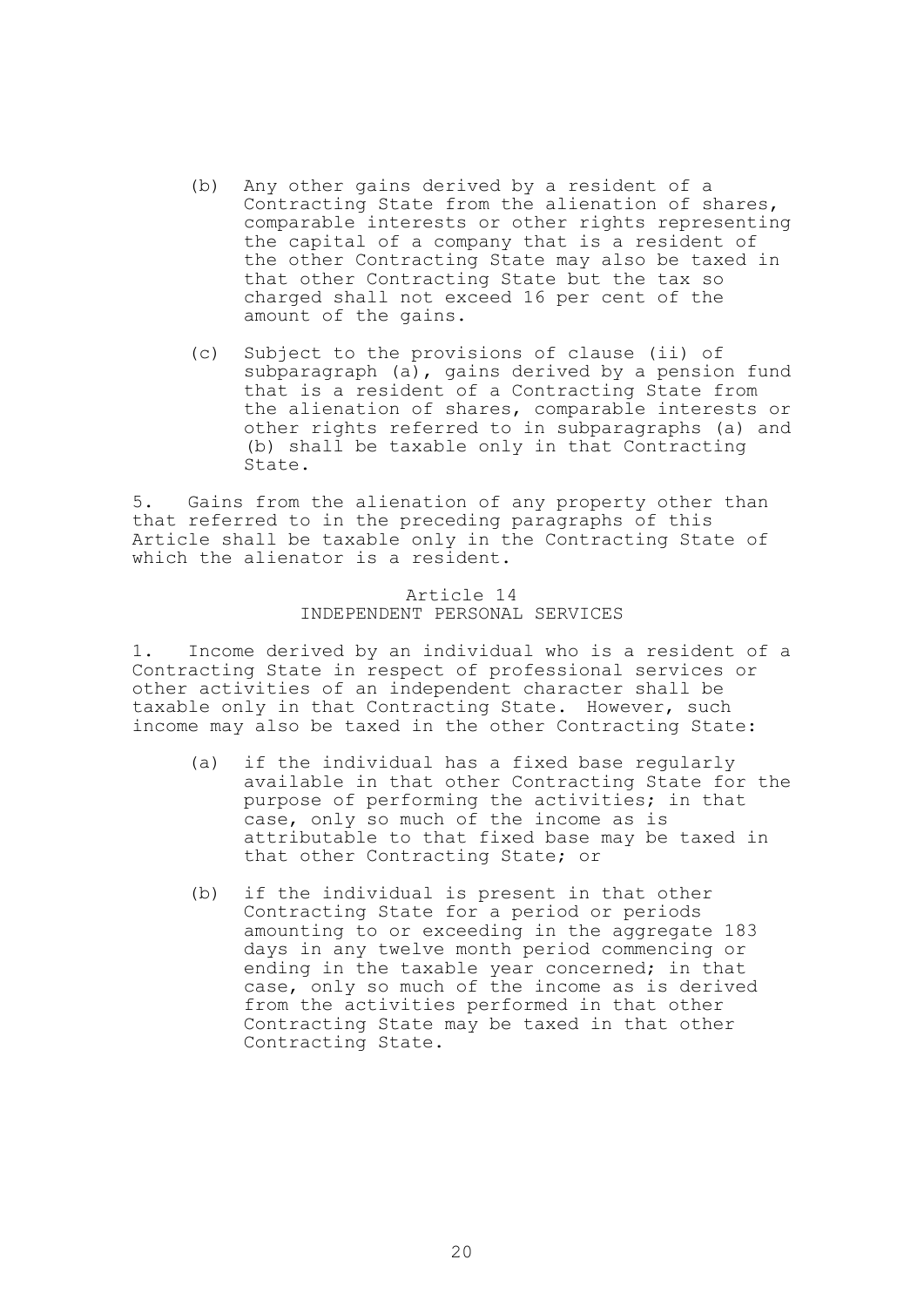2. The term "professional services" includes especially independent scientific, literary, artistic, educational or teaching activities as well as the independent activities of physicians, lawyers, engineers, architects, dentists and accountants.

## Article 15 INCOME FROM EMPLOYMENT

1. Subject to the provisions of Articles 16, 18 and 19, salaries, wages and other remuneration derived by a resident of a Contracting State in respect of an employment shall be taxable only in that Contracting State unless the employment is exercised in the other Contracting State. If the employment is so exercised, such remuneration as is derived therefrom may be taxed in that other Contracting State.

2. Notwithstanding the provisions of paragraph 1, remuneration derived by a resident of a Contracting State in respect of an employment exercised in the other Contracting State shall be taxable only in the firstmentioned Contracting State if:

- (a) the recipient is present in the other Contracting State for a period or periods not exceeding in the aggregate 183 days in any twelve month period commencing or ending in the taxable year concerned;
- (b) the remuneration is paid by, or on behalf of, a person who is not a resident of the other Contracting State; and
- (c) the remuneration is not borne by a permanent establishment or a fixed base which the employer has in the other Contracting State.

3. Notwithstanding the preceding provisions of this Article, remuneration derived in respect of an employment exercised aboard a ship or aircraft operated in international traffic by an enterprise of a Contracting State may be taxed in that Contracting State.

#### Article 16 DIRECTORS' FEES

Directors' fees and other similar payments derived by a resident of a Contracting State in his capacity as a member of the board of directors or a similar organ of a company which is a resident of the other Contracting State may be taxed in that other Contracting State.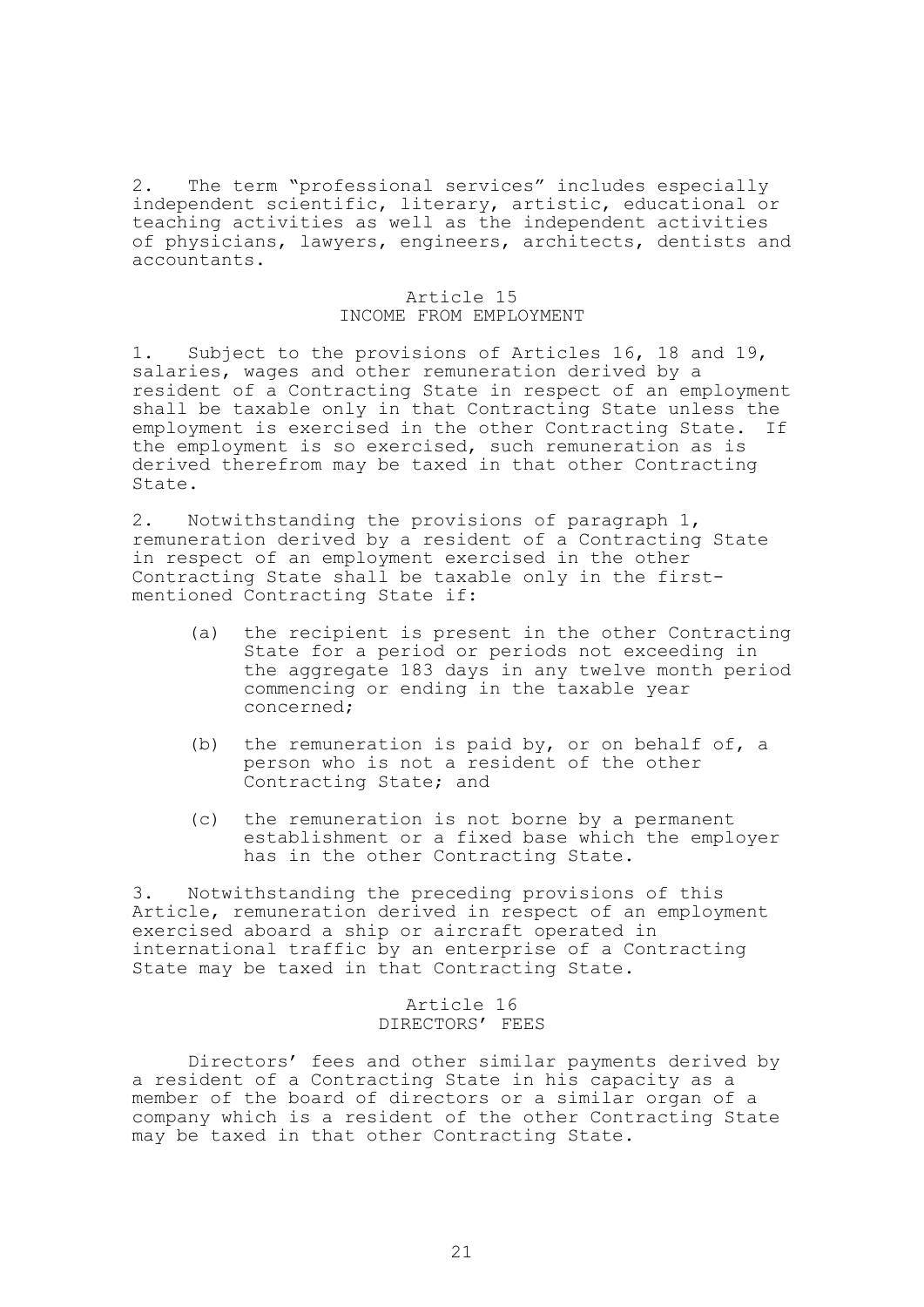## Article 17 ENTERTAINERS AND SPORTSPERSONS

1. Notwithstanding the provisions of Articles 14 and 15, income derived by a resident of a Contracting State as an entertainer, such as a theatre, motion picture, radio or television artiste, or a musician, or as a sportsperson, from that resident's personal activities as such exercised in the other Contracting State, may be taxed in that other Contracting State.

2. Where income in respect of personal activities exercised by an entertainer or a sportsperson acting as such accrues not to the entertainer or sportsperson but to another person, that income may, notwithstanding the provisions of Articles 14 and 15, be taxed in the Contracting State in which the activities of the entertainer or sportsperson are exercised.

#### Article 18 PENSIONS

Pensions and other similar remuneration under the social security legislation of a Contracting State recognised as such for tax purposes in that Contracting State arising in that Contracting State and paid to a resident of the other Contracting State shall be taxable only in that other Contracting State.

### Article 19 GOVERNMENT SERVICE

- 1. (a) Salaries, wages and other remuneration paid by a Contracting State or a political subdivision or local authority thereof to an individual in respect of services rendered to that Contracting State or political subdivision or local authority shall be taxable only in that Contracting State.
	- (b) However, such salaries, wages and other remuneration shall be taxable only in the other Contracting State if the services are rendered in that other Contracting State and the individual is a resident of that other Contracting State who:
		- (i) is a national of that other Contracting State; or
		- (ii) did not become a resident of that other Contracting State solely for the purpose of rendering the services.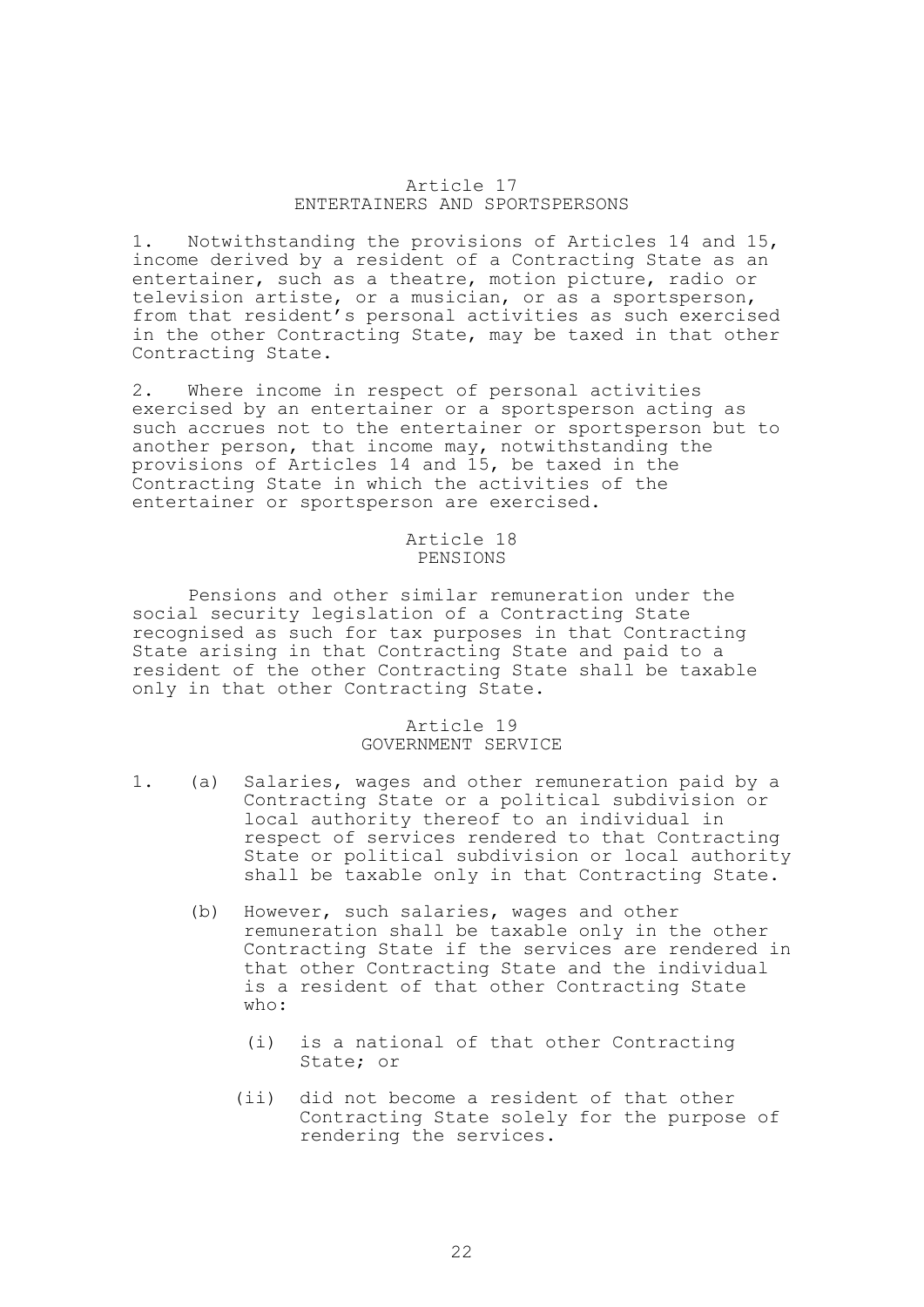2. The provisions of Articles 15, 16 and 17 shall apply to salaries, wages and other remuneration in respect of services rendered in connection with a business carried on by a Contracting State or a political subdivision or local authority thereof.

## Article 20 STUDENTS

Payments which a student or business apprentice who is or was immediately before visiting a Contracting State a resident of the other Contracting State and who is present in the first-mentioned Contracting State solely for the purpose of his education or training receives for the purpose of his maintenance, education or training shall not be taxed in the first-mentioned Contracting State, provided that such payments arise from sources outside the firstmentioned Contracting State. The exemption provided by this Article shall apply to a business apprentice only for a period not exceeding one year from the date on which he first begins his training in the first-mentioned Contracting State.

## Article 21 OTHER INCOME

1. Items of income beneficially owned by a resident of a Contracting State, wherever arising, not dealt with in the foregoing Articles of this Convention shall be taxable only in that Contracting State.

2. The provisions of paragraph 1 shall not apply to income, other than income from immovable property, if the beneficial owner of such income, being a resident of a Contracting State, carries on business in the other Contracting State through a permanent establishment situated therein, or performs in that other Contracting State independent personal services from a fixed base situated therein, and the right or property in respect of which the income is paid is effectively connected with such permanent establishment or fixed base. In such case the provisions of Article 7 or Article 14, as the case may be, shall apply.

3. Notwithstanding the provisions of paragraphs 1 and 2, items of income of a resident of a Contracting State not dealt with in the foregoing Articles of this Convention and arising in the other Contracting State may also be taxed in that other Contracting State.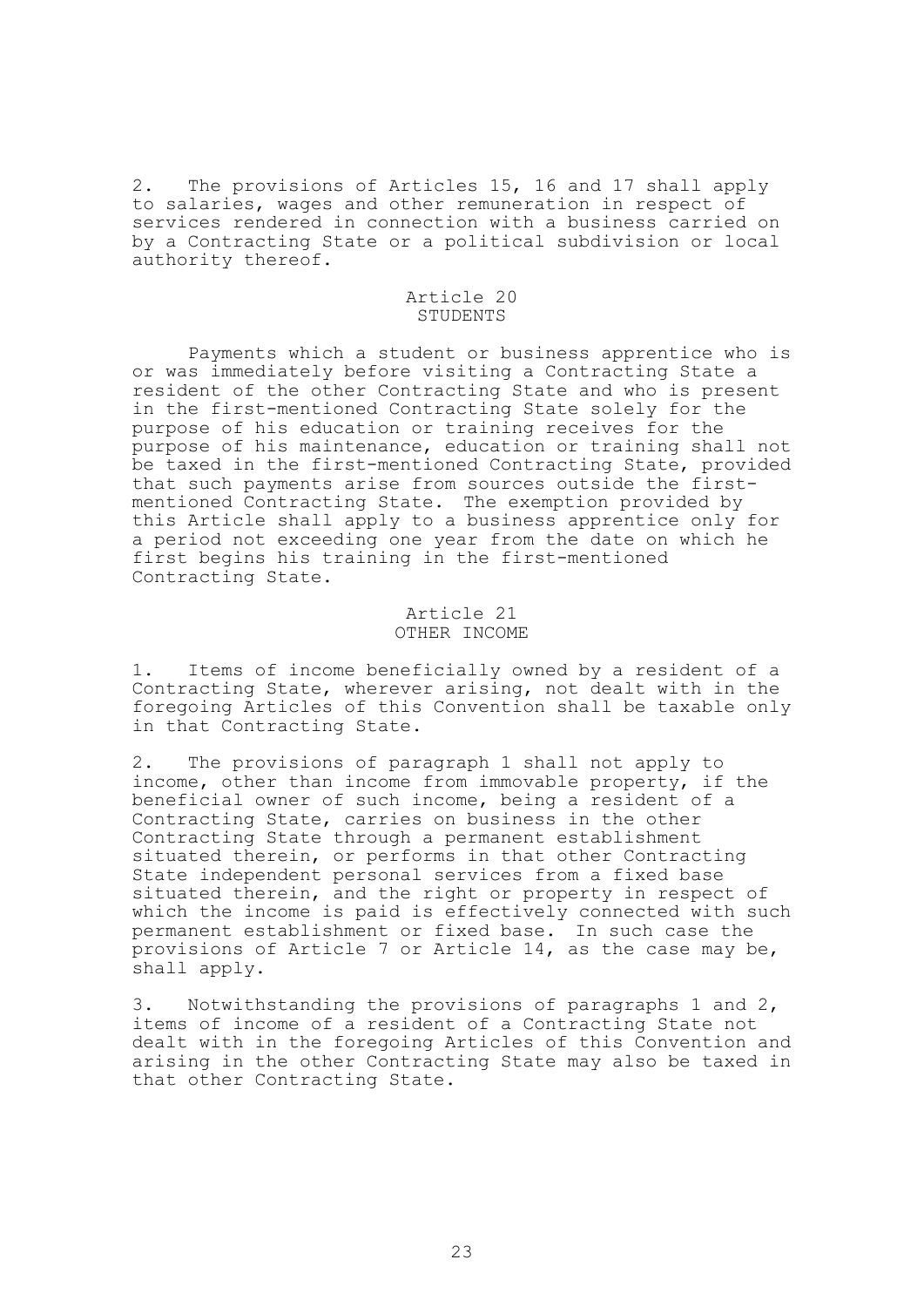### Article 22 LIMITATION OF RELIEF

1. Notwithstanding any other provisions of this Convention, a benefit under the Convention shall not be granted in respect of an item of income if it is reasonable to conclude, having regard to all relevant facts and circumstances, that obtaining that benefit was one of the principal purposes of any arrangement or transaction that resulted directly or indirectly in that benefit, unless it is established that granting that benefit in these circumstances would be in accordance with the object and purpose of the relevant provisions of the Convention.

2. Where an enterprise of a Contracting State derives income from the other Contracting State, and the firstmentioned Contracting State treats that income as attributable to a permanent establishment of that enterprise in a third jurisdiction, the tax benefits that otherwise would apply under the other provisions of this Convention shall not apply to that income if:

- (a) the combined tax that is actually paid with respect to such income in the first-mentioned Contracting State and in that third jurisdiction is less than 60 per cent of the tax that would have been payable on that income in the firstmentioned Contracting State if the income were accrued or received in the first-mentioned Contracting State by the enterprise and were not attributable to the permanent establishment in that third jurisdiction; or
- (b) the permanent establishment is situated in a third jurisdiction that does not have a comprehensive convention with respect to taxes on income in force with the other Contracting State from which the benefits of this Convention are being claimed, unless the income attributable to the permanent establishment is included in the tax base of the enterprise in the first-mentioned Contracting State.

Any income to which the provisions of this paragraph apply may be taxed in accordance with the domestic law of the other Contracting State, notwithstanding any other provisions of this Convention. However, any interest or royalties to which the provisions of this paragraph apply shall remain taxable in that other Contracting State but the tax so charged shall not exceed 25 per cent of the gross amount thereof.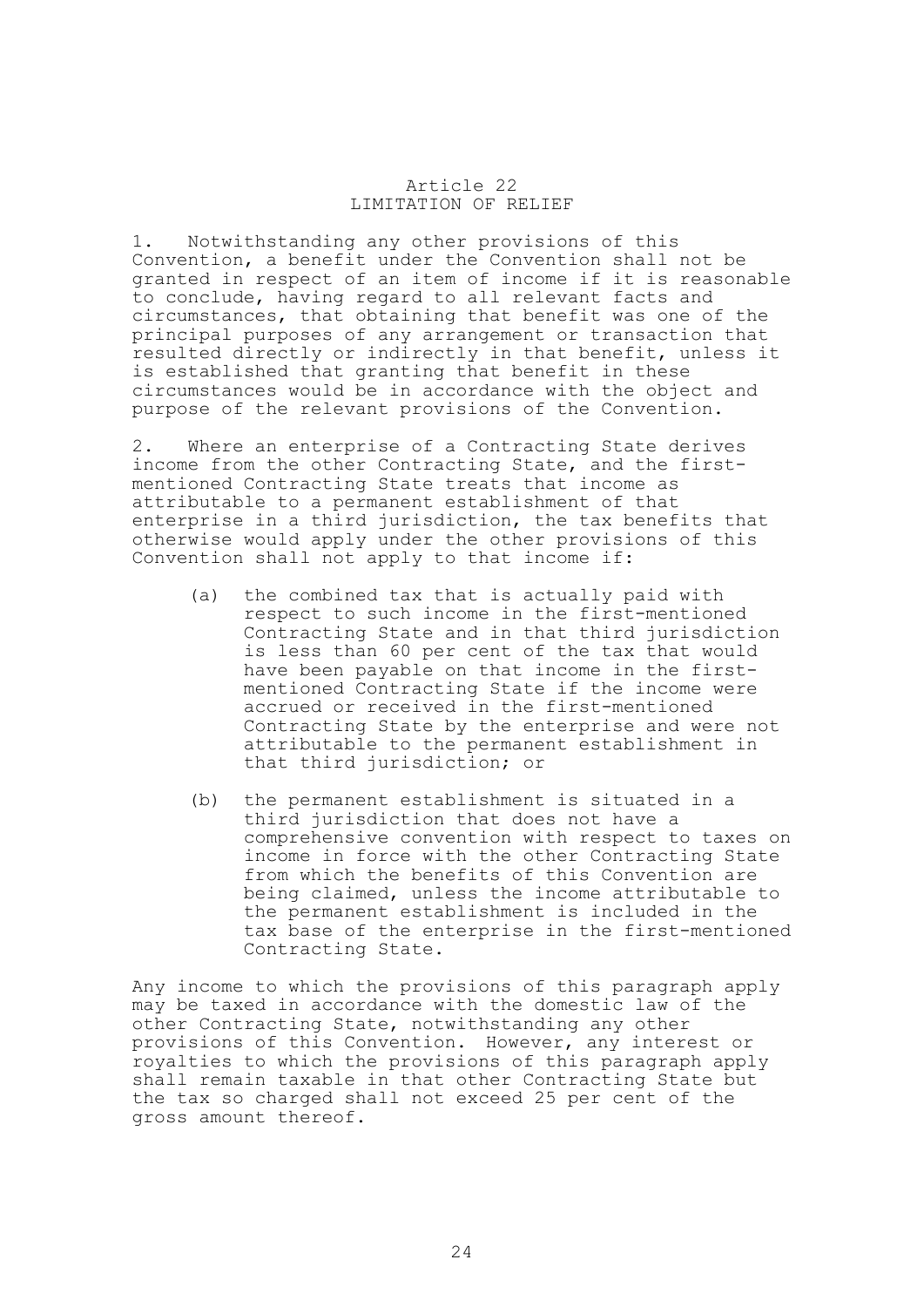### Article 23 ELIMINATION OF DOUBLE TAXATION

1. Subject to the provisions of the laws of Japan regarding the allowance as a credit against Japanese tax of tax payable in any country other than Japan, where a resident of Japan derives income from Chile which may be taxed in Chile in accordance with the provisions of this Convention, the amount of Chilean tax payable in respect of that income shall be allowed as a credit against the Japanese tax imposed on that resident. The amount of credit, however, shall not exceed the amount of the Japanese tax which is appropriate to that income.

- 2. In Chile, double taxation shall be avoided as follows:
	- (a) residents of Chile, obtaining income which has, in accordance with the provisions of this Convention, been subject to taxation in Japan, may credit the tax so paid against any Chilean tax payable in respect of the same income, subject to the applicable provisions of laws of Chile. This paragraph shall apply to all income referred to in the Convention;
	- (b) where, in accordance with any provision of the Convention, income derived by a resident of Chile is exempt from tax in Chile, Chile may nevertheless, in calculating the amount of tax on other income, take into account the exempted income.

## Article 24 NON-DISCRIMINATION

1. Nationals of a Contracting State shall not be subjected in the other Contracting State to any taxation or any requirement connected therewith, which is other or more burdensome than the taxation and connected requirements to which nationals of that other Contracting State in the same circumstances, in particular with respect to residence, are or may be subjected. The provisions of this paragraph shall, notwithstanding the provisions of Article 1, also apply to persons who are not residents of one or both of the Contracting States.

2. The taxation on a permanent establishment which an enterprise of a Contracting State has in the other Contracting State shall not be less favourably levied in that other Contracting State than the taxation levied on enterprises of that other Contracting State carrying on the same activities.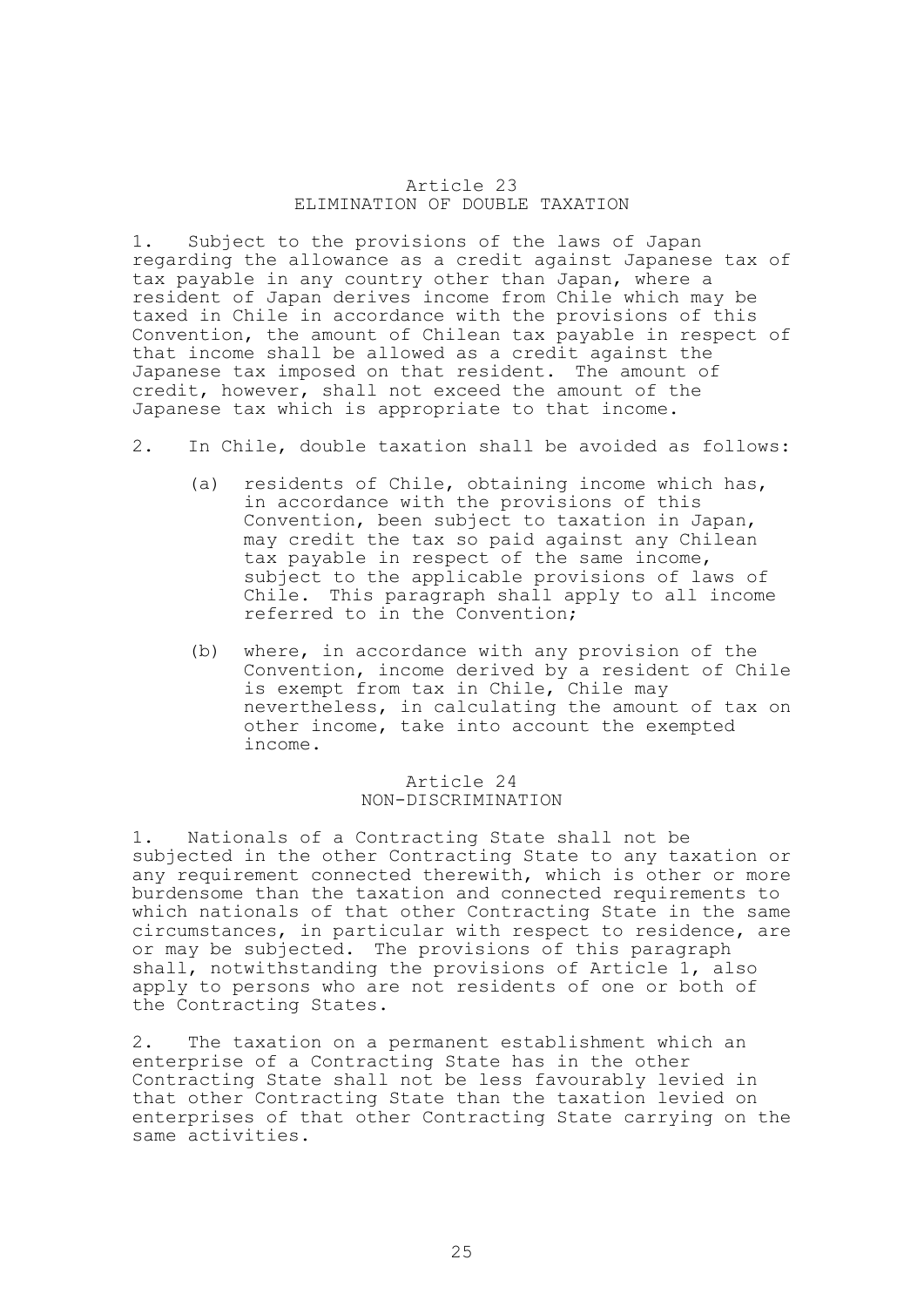3. Nothing in this Article shall be construed as obliging a Contracting State to grant to residents of the other Contracting State any personal allowances, reliefs and reductions for taxation purposes on account of civil status or family responsibilities which it grants to its own residents.

4. Except where the provisions of paragraph 1 of Article 9, paragraph 8 of Article 11 or paragraph 6 of Article 12 apply, interest, royalties and other disbursements paid by an enterprise of a Contracting State to a resident of the other Contracting State shall, for the purposes of determining the taxable profits of such enterprise, be deductible under the same conditions as if they had been paid to a resident of the first-mentioned Contracting State.

5. Enterprises of a Contracting State, the capital of which is wholly or partly owned or controlled, directly or indirectly, by one or more residents of the other Contracting State, shall not be subjected in the firstmentioned Contracting State to any taxation or any requirement connected therewith which is other or more burdensome than the taxation and connected requirements to which other similar enterprises of the first-mentioned Contracting State are or may be subjected.

## Article 25 MUTUAL AGREEMENT PROCEDURE

1. Where a person considers that the actions of one or both of the Contracting States result or will result for him in taxation not in accordance with the provisions of this Convention, he may, irrespective of the remedies provided by the domestic law of those Contracting States, present his case to the competent authority of the Contracting State of which he is a resident or, if his case comes under paragraph 1 of Article 24, to that of the Contracting State of which he is a national. The case must be presented within three years from the first notification of the action resulting in taxation not in accordance with the provisions of the Convention.

2. The competent authority shall endeavour, if the objection appears to it to be justified and if it is not itself able to arrive at a satisfactory solution, to resolve the case by mutual agreement with the competent authority of the other Contracting State, with a view to the avoidance of taxation which is not in accordance with the provisions of this Convention. Any agreement reached shall be implemented notwithstanding any time limits in the domestic law of the Contracting States.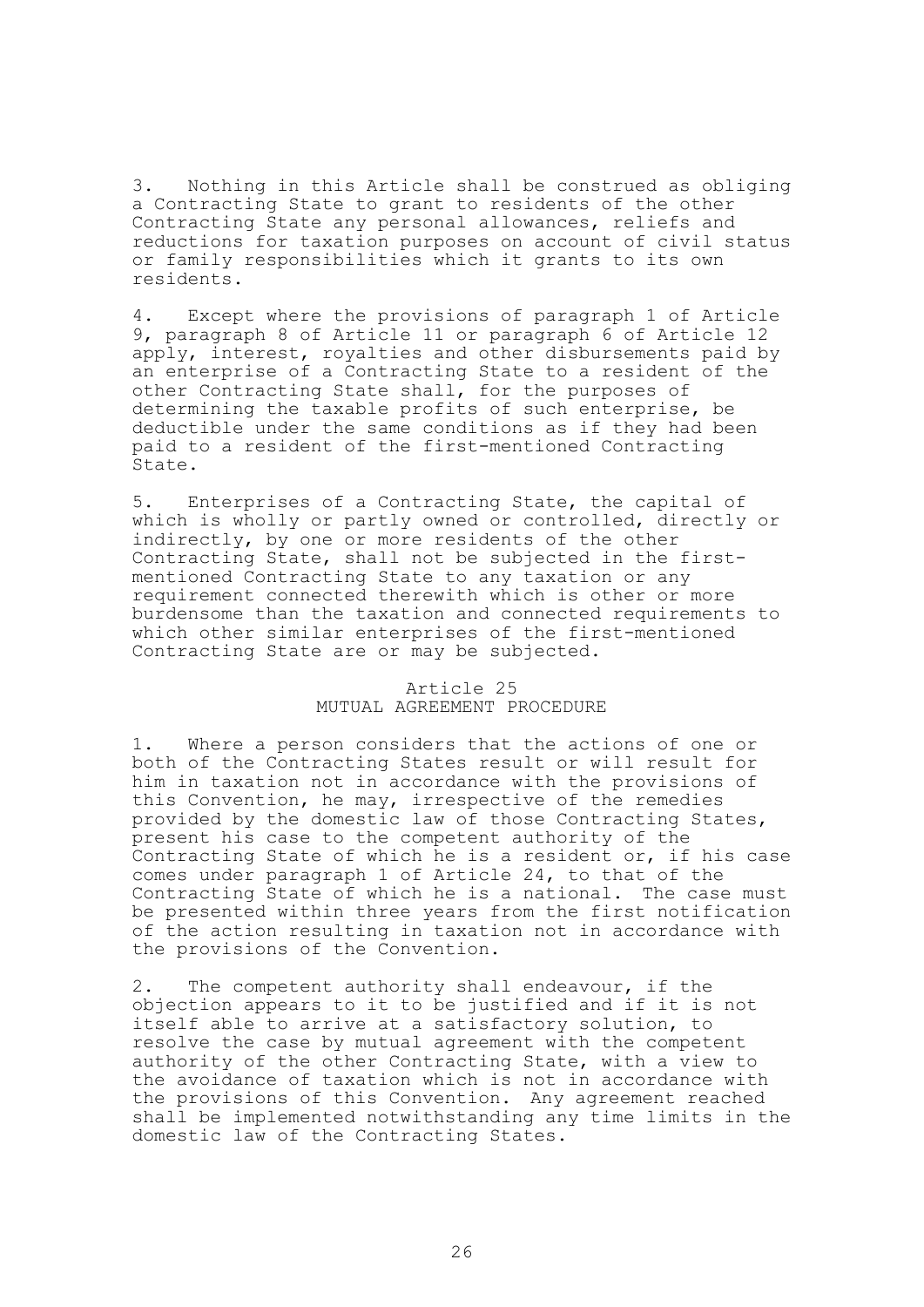3. The competent authorities of the Contracting States shall endeavour to resolve by mutual agreement any difficulties or doubts arising as to the interpretation or application of this Convention. They may also consult together for the elimination of double taxation in cases not provided for in the Convention.

4. The competent authorities of the Contracting States may communicate with each other directly, including through a joint commission consisting of themselves or their representatives, for the purposes of reaching an agreement in the sense of the preceding paragraphs of this Article.

- 5. Where,
	- (a) under paragraph 1, a person has presented a case to the competent authority of a Contracting State on the basis that the actions of one or both of the Contracting States have resulted for that person in taxation not in accordance with the provisions of this Convention, and
	- (b) the competent authorities are unable to reach an agreement to resolve that case pursuant to paragraph 2 within two years from the presentation of the case to the competent authority of the other Contracting State,

any unresolved issues arising from the case shall be submitted to arbitration if the person so requests and the competent authorities of the Contracting States so agree. These unresolved issues shall not, however, be submitted to arbitration if a decision on these issues has already been rendered by a court or administrative tribunal of either Contracting State. Unless a person directly affected by the case does not accept the mutual agreement that implements the arbitration decision, that decision shall be binding on both Contracting States and shall be implemented notwithstanding any time limits in the domestic laws of these Contracting States. The competent authorities of the Contracting States shall by mutual agreement settle the mode of application of this paragraph.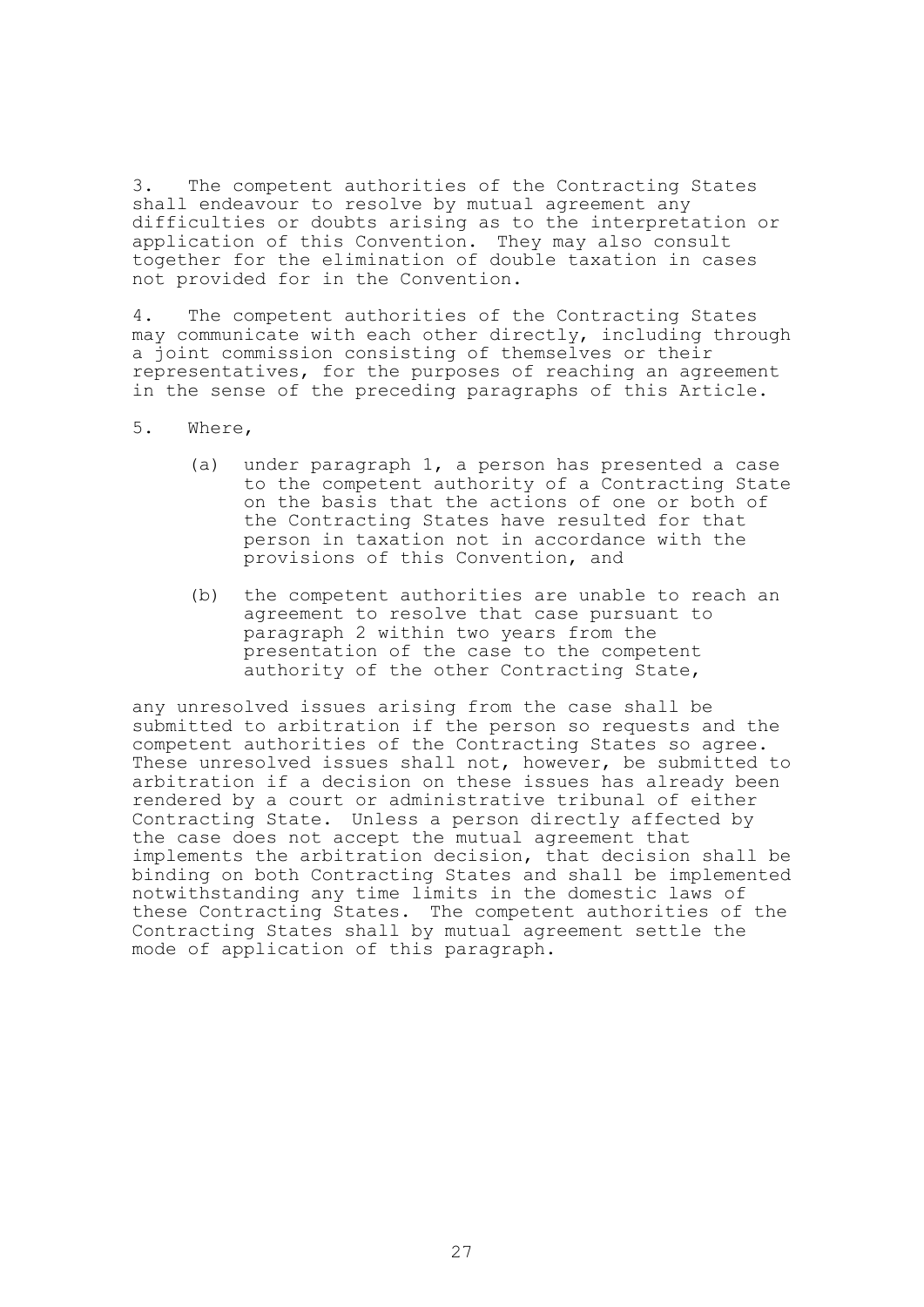6. For the purposes of applying the provisions of paragraph 5:

- (a) The competent authorities shall by mutual agreement establish a procedure in order to ensure that an arbitration decision will be implemented within two years from a request for arbitration as referred to in paragraph 5 unless actions or inaction of a person directly affected by the case presented pursuant to that paragraph hinder the resolution of the case or unless the competent authorities and that person otherwise agree.
- (b) An arbitration panel shall be established in accordance with the following rules:
	- (i) An arbitration panel shall consist of three arbitrators with expertise or experience in international tax matters.
	- (ii) Each competent authority shall appoint one arbitrator who may be its national. The two arbitrators appointed by the competent authorities shall appoint the third arbitrator who serves as the chair of the arbitration panel in accordance with the procedures agreed by the competent authorities.
	- (iii) All arbitrators shall not be employees of the tax authorities of the Contracting States, nor have had dealt with the case presented pursuant to paragraph 1 in any capacity. The third arbitrator shall not be a national of either Contracting State, nor have had his usual place of residence in either Contracting State, nor have been employed by either Contracting State.
		- (iv) The competent authorities shall ensure that all arbitrators and their staff agree, in statements sent to each competent authority, prior to their acting in an arbitration proceeding, to abide by and be subject to the same confidentiality and non-disclosure obligations as those described in paragraph 2 of Article 26 and under the applicable domestic laws of the Contracting States.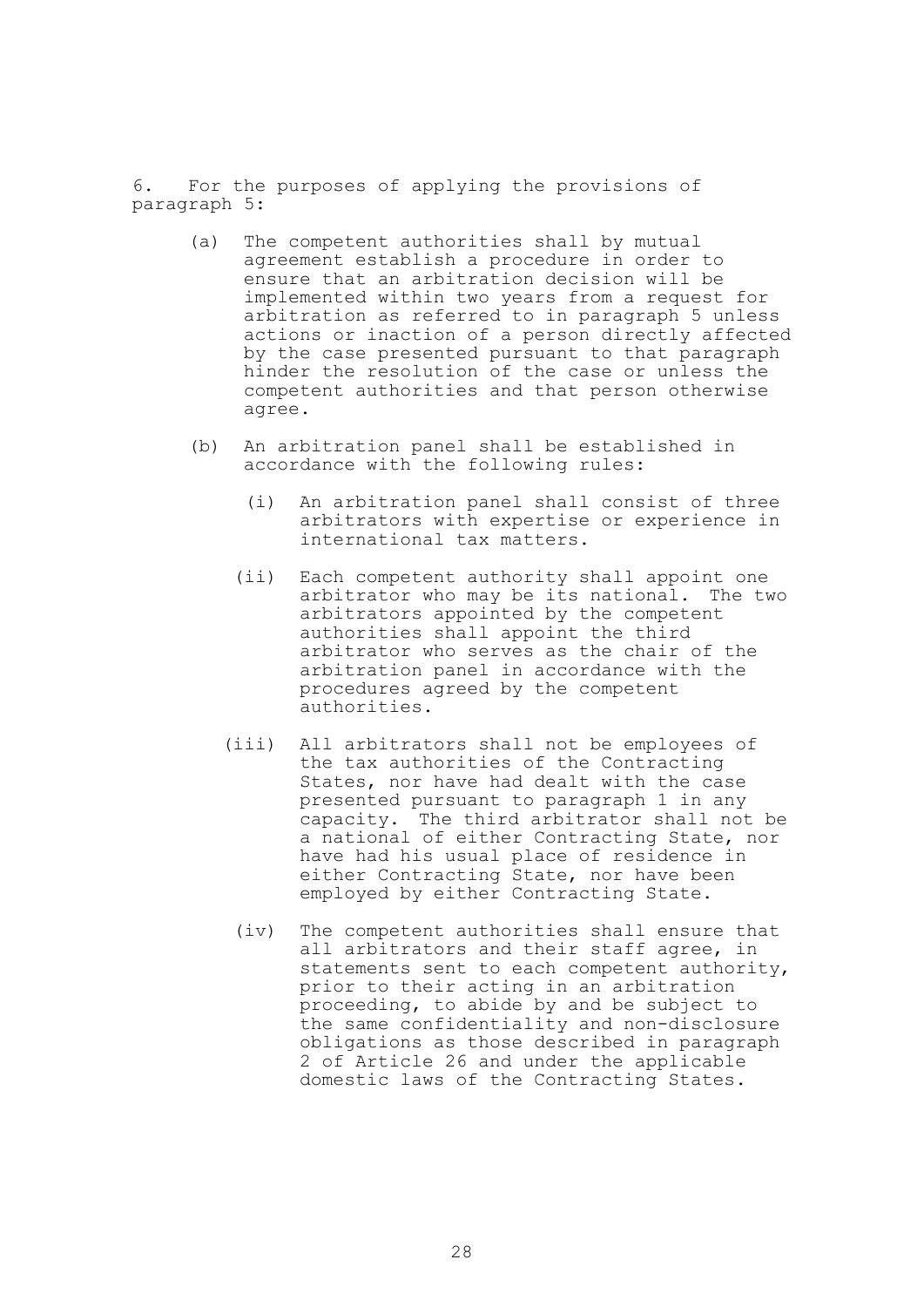- (v) Each competent authority shall bear the costs of its appointed arbitrator and its own expenses. The costs of the chair of an arbitration panel and other expenses associated with the conduct of the proceedings shall be borne by the competent authorities in equal shares.
- (c) The competent authorities shall provide the information necessary for the arbitration decision to all arbitrators and their staff without undue delay.
- (d) An arbitration decision shall be treated as follows:
	- (i) An arbitration decision has no formal precedential value.
	- (ii) An arbitration decision shall be final, unless that decision is found to be unenforceable by the courts of one of the Contracting States due to a violation of paragraph 5, of this paragraph or of any procedural rule determined in accordance with subparagraph (a) of this paragraph that may reasonably have affected the decision. If the decision is found to be unenforceable due to the violation, the request for arbitration shall be considered not to have been made and the arbitration process shall be considered not to have taken place (except for the purposes of clauses (iv) and (v) of subparagraph (b) of this paragraph).
- (e) Where at any time before the arbitration panel has delivered a decision to the competent authorities of the Contracting States and the person who made the request for arbitration:
	- (i) the competent authorities of the Contracting States reach a mutual agreement to resolve the case pursuant to paragraph 2;
	- (ii) that person withdraws the request for arbitration; or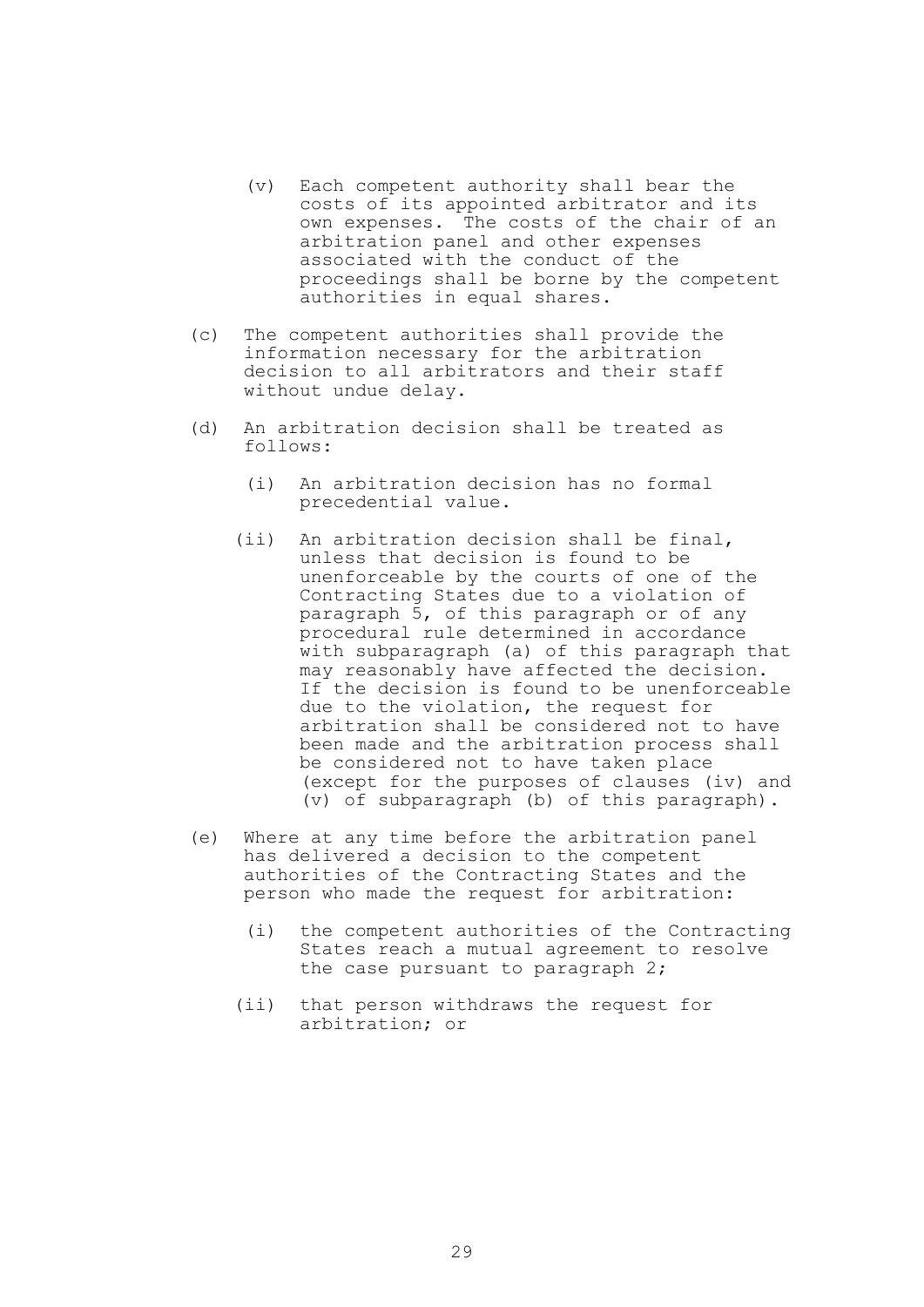(iii) a decision concerning the case is rendered by a court or administrative tribunal of one of the Contracting States during the arbitration proceedings;

the mutual agreement procedure, including the arbitration proceedings, with respect to the case shall terminate.

- (f) In the event a case is pending in litigation or appeal, the mutual agreement that implements the arbitration decision shall be considered not to be accepted by the presenter of the case if any person directly affected by the case who is a party to the litigation or appeal does not withdraw within 60 days after receiving the determination of the arbitration panel from consideration by the relevant court or administrative tribunal all issues resolved in the arbitration proceeding. In this case, the case will not be eligible for any further consideration by the competent authorities of the Contracting States.
- (g) The provisions of paragraph 5 and this paragraph shall not apply to cases falling within paragraph 3 of Article 4.

## Article 26 EXCHANGE OF INFORMATION

1. The competent authorities of the Contracting States shall exchange such information as is foreseeably relevant for carrying out the provisions of this Convention or to the administration or enforcement of the domestic law concerning taxes of every kind and description imposed on behalf of the Contracting States, or of their political subdivisions or local authorities, insofar as the taxation thereunder is not contrary to the Convention. The exchange of information is not restricted by Articles 1 and 2.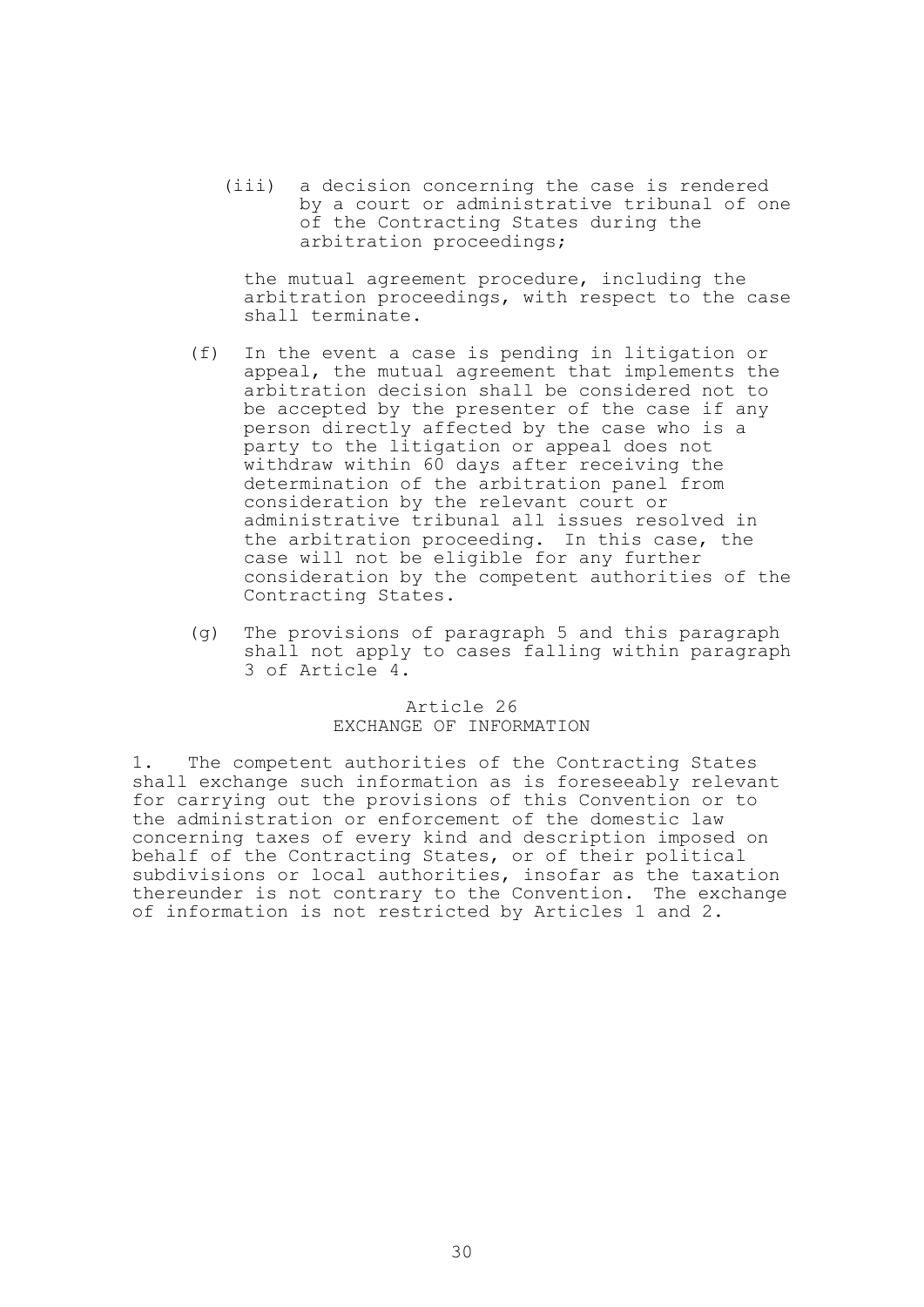2. Any information received under paragraph 1 by a Contracting State shall be treated as secret in the same manner as information obtained under the domestic law of that Contracting State and shall be disclosed only to persons or authorities (including courts and administrative bodies) concerned with the assessment or collection of, the enforcement or prosecution in respect of, the determination of appeals in relation to the taxes referred to in paragraph 1, or the oversight of the above. Such persons or authorities shall use the information only for such purposes. They may disclose the information in public court proceedings or in judicial decisions. Notwithstanding the foregoing, information received by a Contracting State may be used for other purposes when such information may be used for such other purposes under the laws of both Contracting States and the competent authority of the Contracting State supplying the information authorises such use.

3. In no case shall the provisions of paragraphs 1 and 2 be construed so as to impose on a Contracting State the obligation:

- (a) to carry out administrative measures at variance with the laws and administrative practice of that or of the other Contracting State;
- (b) to supply information which is not obtainable under the laws or in the normal course of the administration of that or of the other Contracting State;
- (c) to supply information which would disclose any trade, business, industrial, commercial or professional secret or trade process, or information the disclosure of which would be contrary to public policy.

4. If information is requested by a Contracting State in accordance with this Article, the other Contracting State shall use its information gathering measures to obtain the requested information, even though that other Contracting State may not need such information for its own tax purposes. The obligation contained in the preceding sentence is subject to the limitations of paragraph 3 but in no case shall such limitations be construed to permit a Contracting State to decline to supply information solely because it has no domestic interest in such information.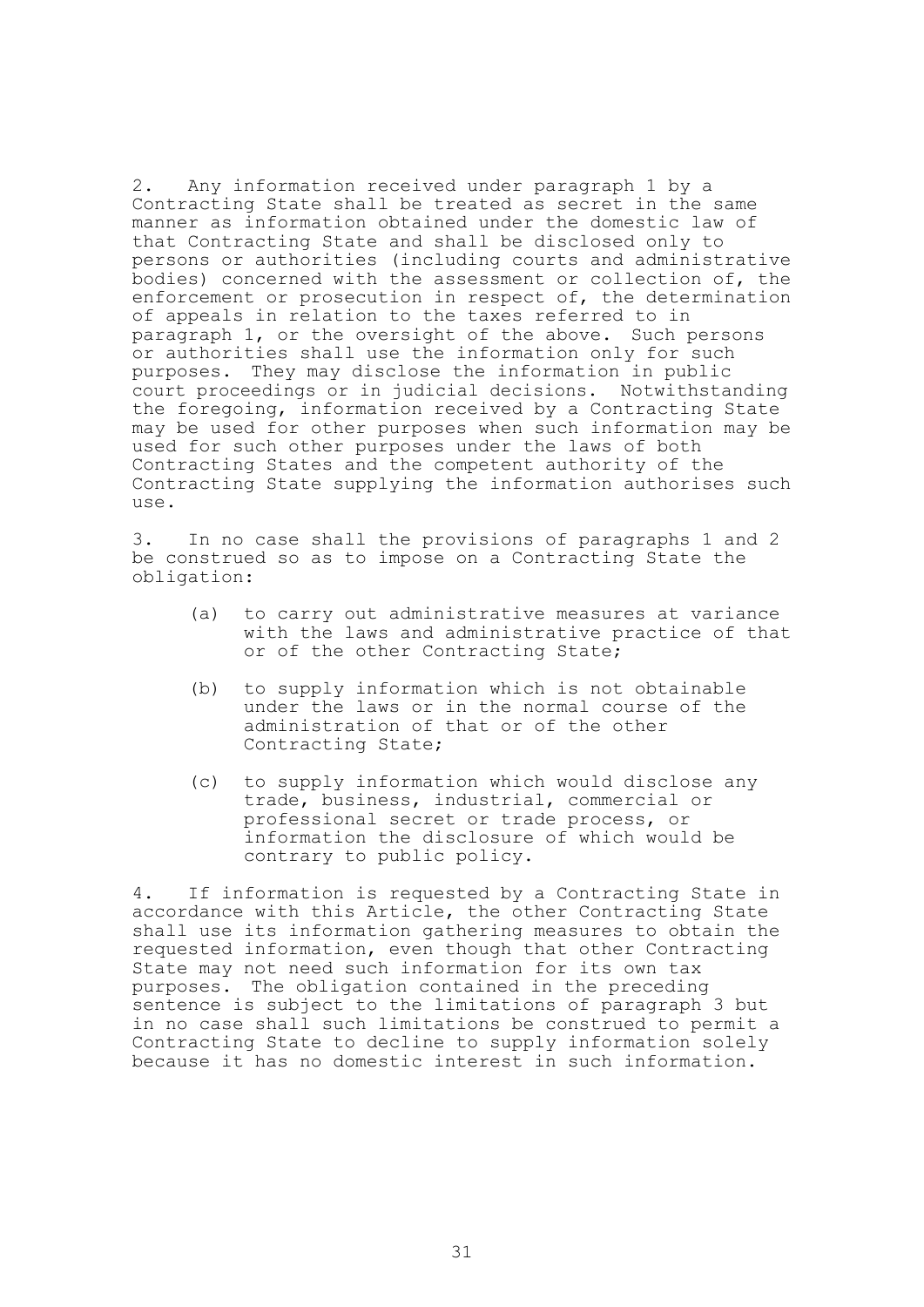5. In no case shall the provisions of paragraph 3 be construed to permit a Contracting State to decline to supply information solely because the information is held by a bank, other financial institution, nominee or person acting in an agency or a fiduciary capacity or because it relates to ownership interests in a person.

#### Article 27

# MEMBERS OF DIPLOMATIC MISSIONS AND CONSULAR POSTS

Nothing in this Convention shall affect the fiscal privileges of members of diplomatic missions or consular posts under the general rules of international law or under the provisions of special agreements.

#### Article 28 HEADINGS

The headings of the Articles of this Convention are inserted for convenience of reference only and shall not affect the interpretation of the Convention.

### Article 29 ENTRY INTO FORCE

1. This Convention shall be approved in accordance with the legal procedures of each of the Contracting States and shall enter into force on the date of exchange of diplomatic notes indicating such approval.

- 2. The provisions of this Convention shall have effect:
	- (a) in Japan:
		- (i) with respect to taxes levied on the basis of a taxable year, for taxes for any taxable years beginning on or after the first day of January in the calendar year next following that in which the Convention enters into force; and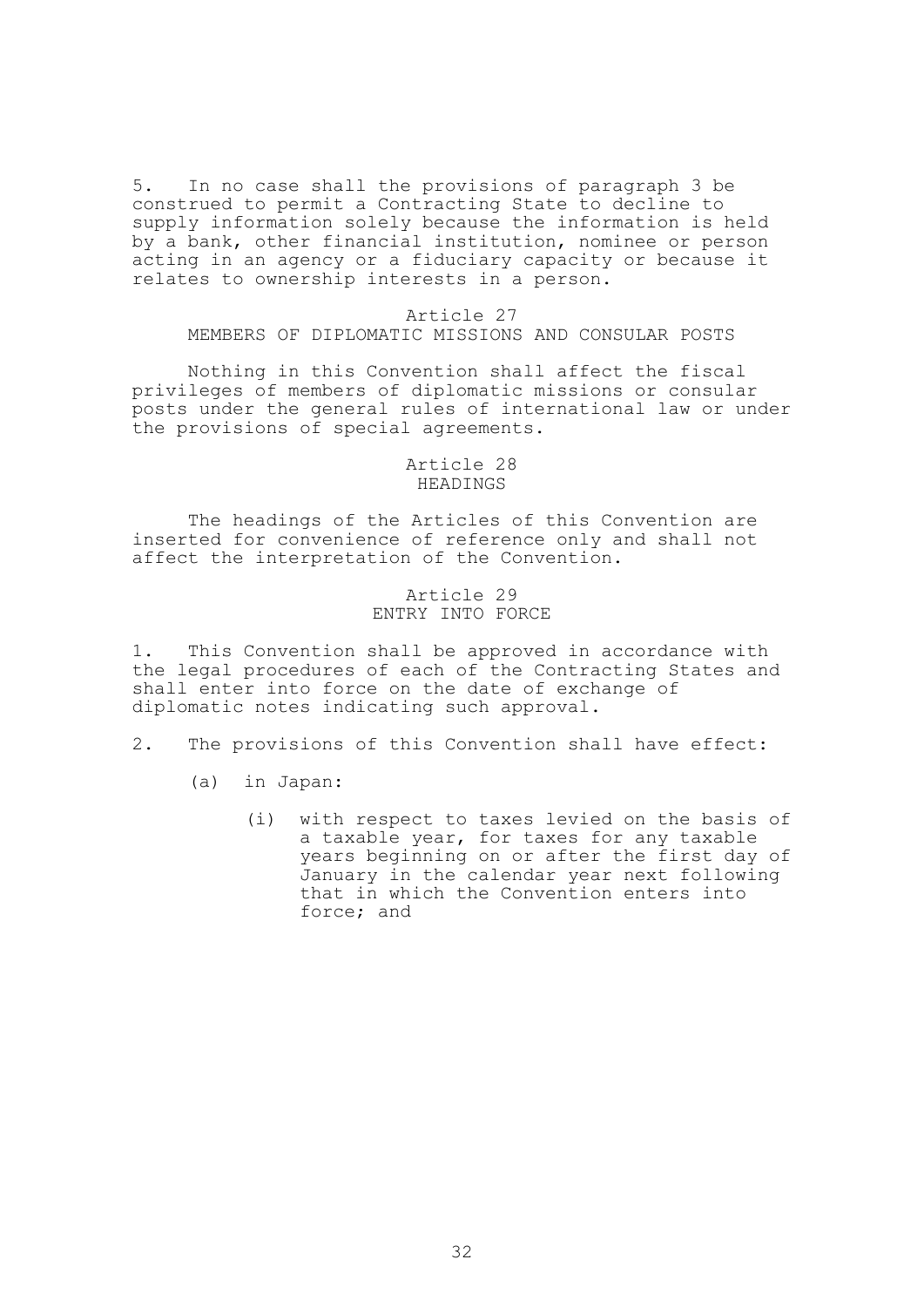- (ii) with respect to taxes not levied on the basis of a taxable year, for taxes levied on or after the first day of January in the calendar year next following that in which the Convention enters into force; and
- (b) in Chile:

with respect to taxes on income obtained and amounts paid, credited to an account, put at the disposal or accounted as an expense, on or after the first day of January in the calendar year next following that in which the Convention enters into force.

3. Notwithstanding the provisions of paragraph 2, the provisions of Article 26 shall have effect from the date of entry into force of this Convention without regard to the date on which the taxes are withheld at source or the taxable year to which the matter relates.

## Article 30 TERMINATION

This Convention shall remain in force until terminated by a Contracting State. Either Contracting State may terminate this Convention, through diplomatic channels, by giving written notice of termination on or before the thirtieth day of June of any calendar year beginning after the expiry of five years from the date of entry into force of this Convention. In such event, the Convention shall cease to have effect:

- (a) in Japan:
	- (i) with respect to taxes levied on the basis of a taxable year, for taxes for any taxable years beginning on or after the first day of January in the calendar year next following that in which the notice is given; and
	- (ii) with respect to taxes not levied on the basis of a taxable year, for taxes levied on or after the first day of January in the calendar year next following that in which the notice is given;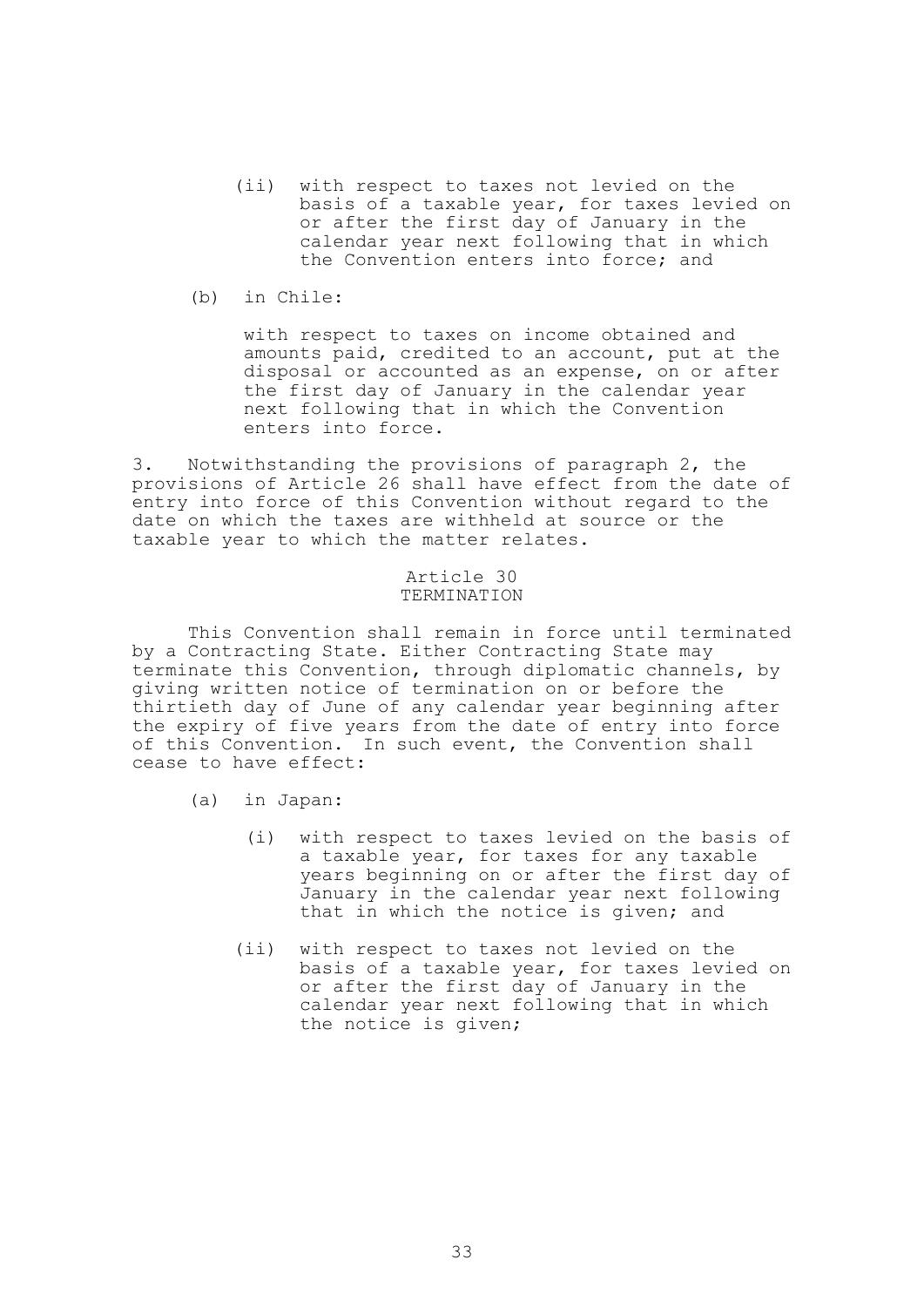## (b) in Chile:

with respect to taxes on income obtained and amounts paid, credited to an account, put at the disposal or accounted as an expense, on or after the first day of January in the calendar year next following that in which the notice is given; and

(c) with respect to the provisions of Article 26, on the first day of January in the calendar year next following that in which the notice is given. Requests for information received before the effective date of termination will be dealt with in accordance with the terms of this Convention. The Contracting States shall remain bound by the confidentiality duties provided for in Article 26 with respect to any information obtained under the Convention.

IN WITNESS WHEREOF the undersigned, being duly authorised thereto by their respective Governments, have signed this Convention.

DONE in duplicate at Santiago this twenty-first day of January, 2016 in the English language.

For Japan: For the Republic of Chile:

Naoto Nikai **Micco** Alejandro Micco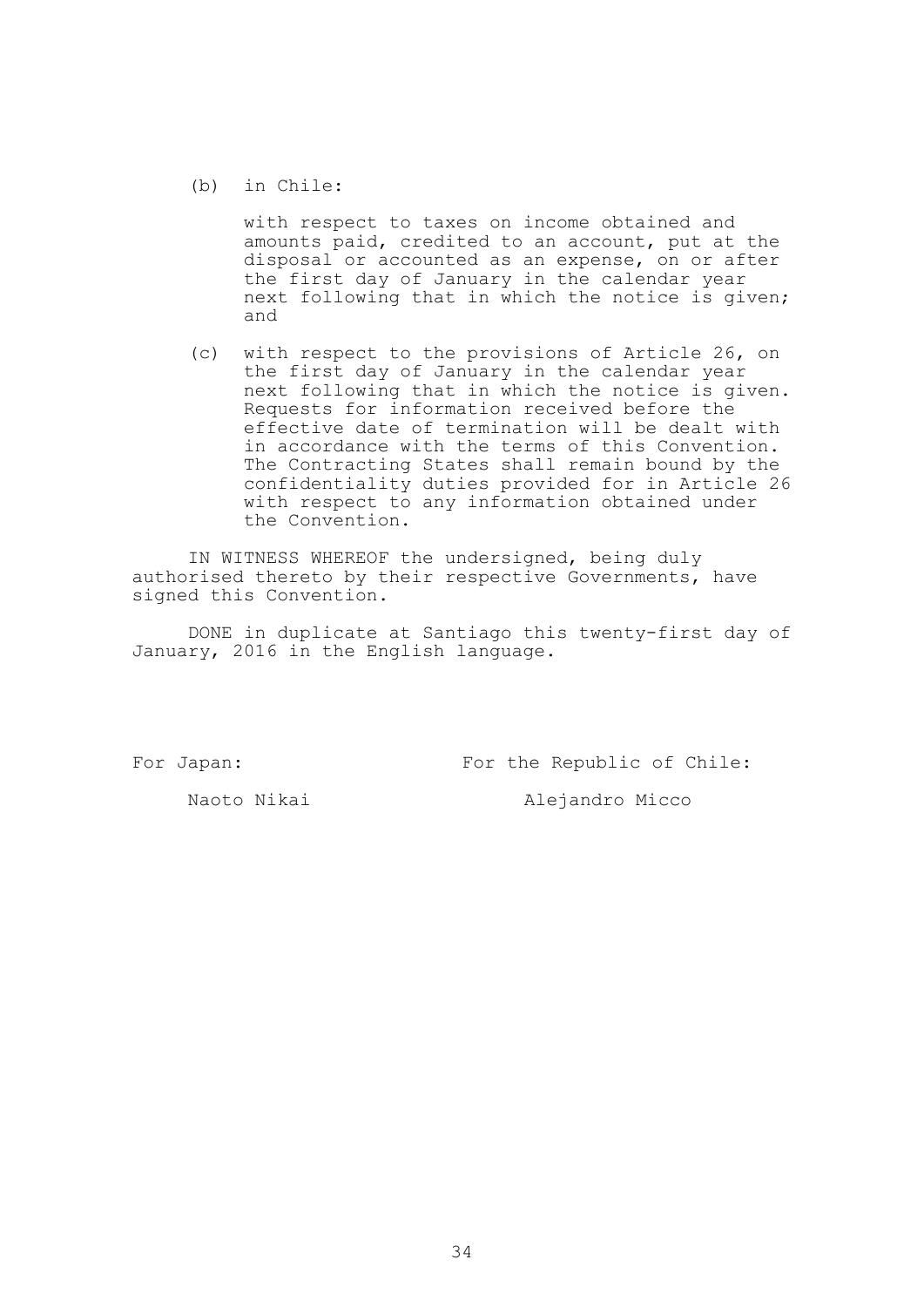## PROTOCOL TO THE CONVENTION BETWEEN JAPAN AND THE REPUBLIC OF CHILE FOR THE ELIMINATION OF DOUBLE TAXATION WITH RESPECT TO TAXES ON INCOME AND THE PREVENTION OF TAX EVASION AND AVOIDANCE

At the signing of the Convention between Japan and the Republic of Chile for the Elimination of Double Taxation with respect to Taxes on Income and the Prevention of Tax Evasion and Avoidance (hereinafter referred to as "the Convention"), Japan and the Republic of Chile have agreed upon the following provisions, which shall form an integral part of the Convention:

- 1. With reference to the Convention,
	- (a) In relation to the investment accounts or funds which are established under the laws of Chile and are not residents of Chile within the meaning of paragraph 1 of Article 4 of the Convention, the provisions of the Convention shall not be interpreted to restrict the imposition of tax under the laws of Chile on the remittances made by such investment accounts or funds as well as on the income derived from the redemption or alienation of the quotas held by the participants in such investment accounts or funds.
	- (b) Nothing in the Convention shall affect the application of the existing provisions of the Chilean legislation Decree Law No. 600 (Foreign Investment Statute) as they are in force at the time of signature of the Convention and as they may be amended from time to time without changing the general principle thereof.
	- (c) Nothing in the Convention shall affect the taxation in Chile of a resident of Japan in respect of profits attributable to a permanent establishment situated in Chile in accordance with the provisions of Article 7 of the Convention under both the First Category Tax and the Additional Tax provided that the First Category Tax is fully creditable in computing the amount of the Additional Tax.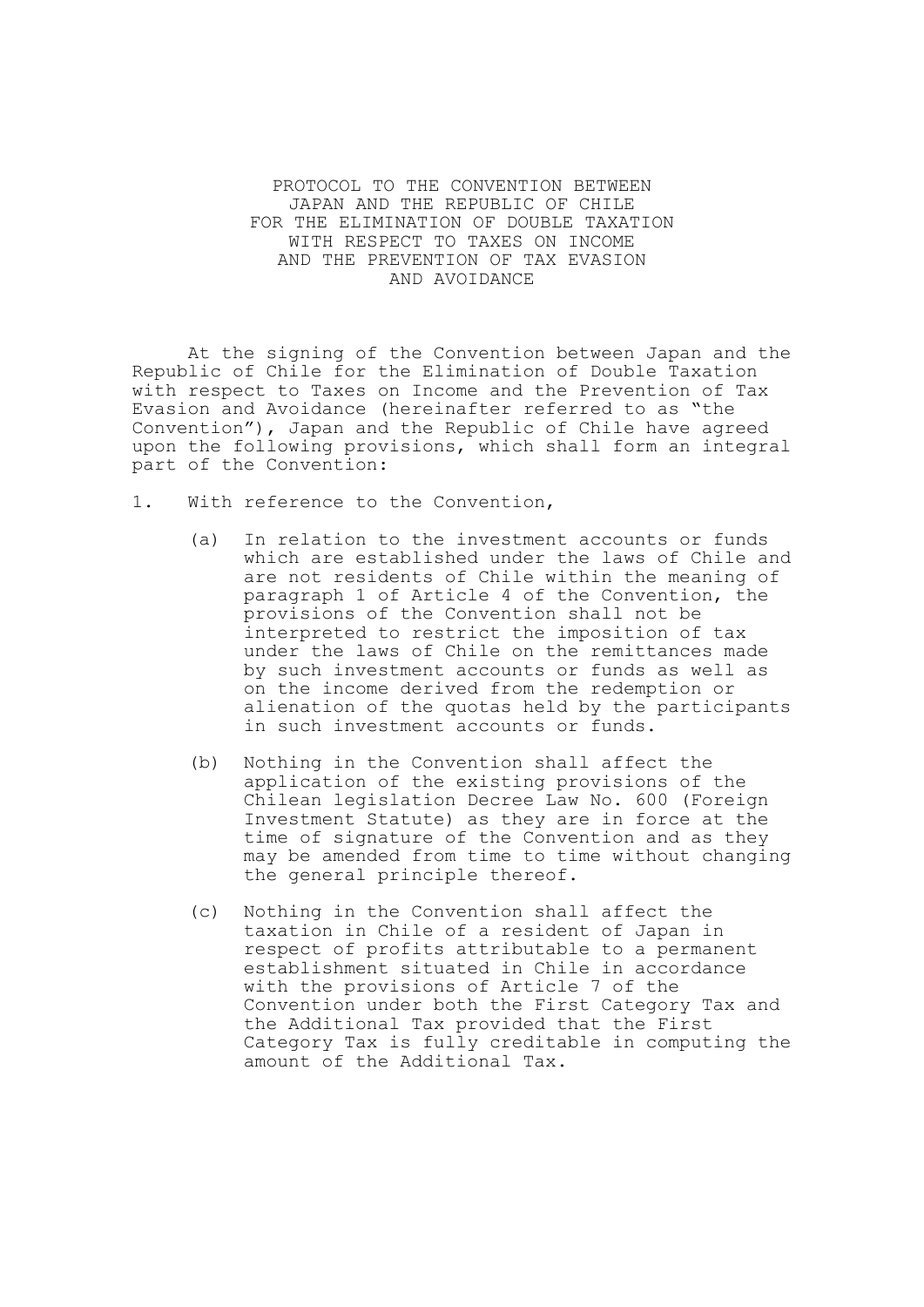(d) Any question arising as to the interpretation or application of the Convention and, in particular, whether a measure is within the scope of the Convention, shall be determined exclusively in accordance with the provisions of Article 25 of the Convention, and the provisions of Article XVII of the General Agreement on Trade in Services shall not apply to a measure unless the competent authorities of the Contracting States agree that the measure is not within the scope of Article 24 of the Convention. For the purposes of this subparagraph, the term "measure" means a law, regulation, rule, procedure, decision, administrative action, or any other similar provision or action, as related to taxes covered by the Convention.

2. With reference to paragraph 2 of Article 2 of the Convention,

If a Contracting State introduces new taxes on capital after the date of signature of the Convention, the competent authority of that Contracting State shall notify the competent authority of the other Contracting State of such new taxes in accordance with the provisions of the second sentence of paragraph 2 of Article 2 of the Convention.

3. With reference to paragraph 1 of Article 4 of the Convention,

The term "resident of a Contracting State" includes:

- (a) a legal person that is established and maintained in that Contracting State exclusively for religious, charitable, educational, cultural or scientific purposes;
- (b) a pension fund as defined in subparagraph (j) of paragraph 1 of Article 3 of the Convention which is established under the law of that Contracting State; and
- (c) any institution which is established for promoting exports, investment or development and the capital of which is wholly owned by that Contracting State,

notwithstanding that all or part of its income may be exempt from tax under the laws of that Contracting State.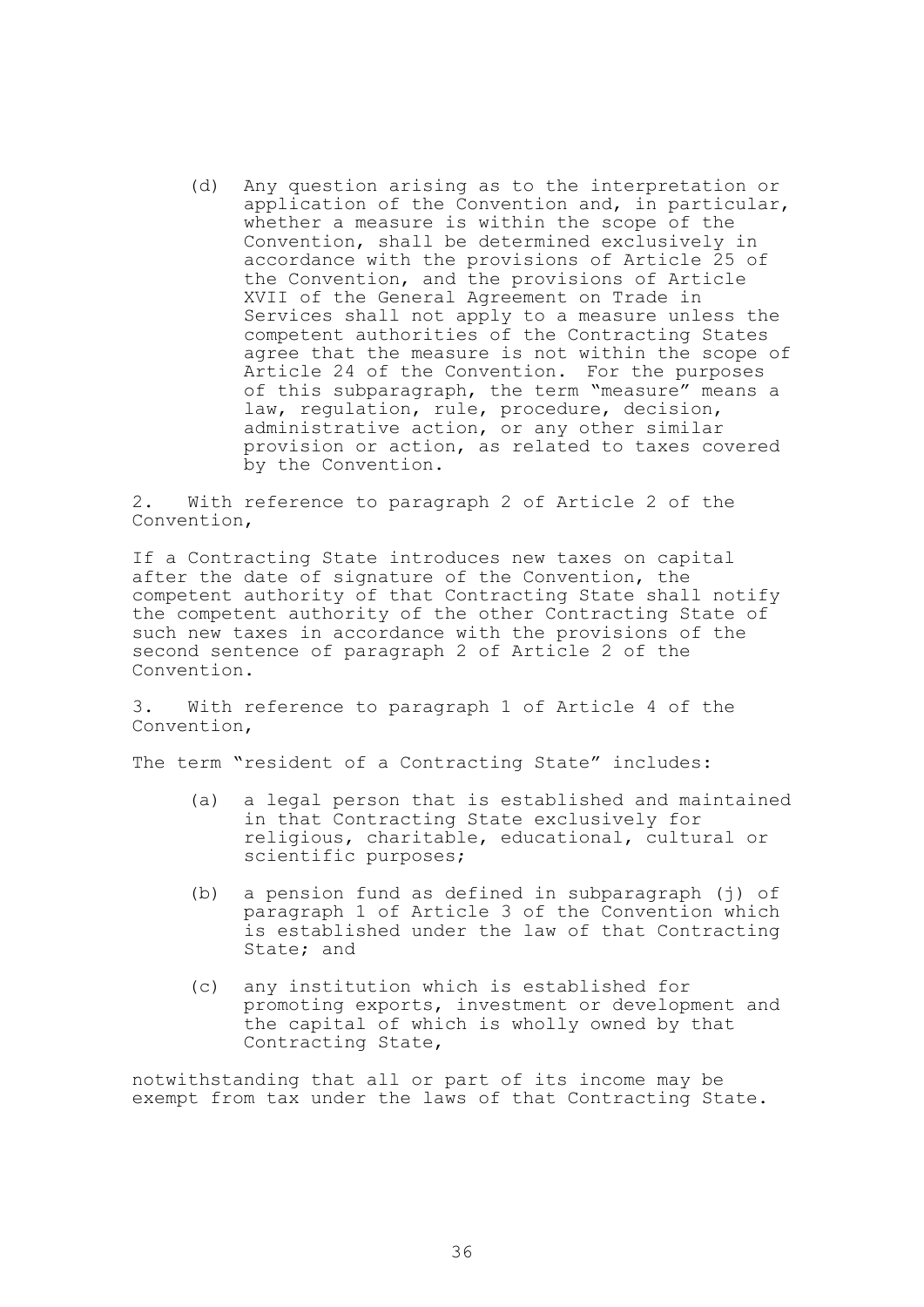## 4. With reference to Article 7 of the Convention,

Where an enterprise of a Contracting State which has carried on business in the other Contracting State through a permanent establishment situated therein, receives, after the enterprise has ceased to carry on business as aforesaid, profits attributable to the permanent establishment, such profits may be taxed in that other Contracting State in accordance with the principles stated in Article 7 of the Convention.

- 5. With reference to Article 10 of the Convention,
	- (a) Where in any other convention Chile agrees to limit the application of the Additional Tax payable in Chile, the Contracting States shall consult with each other with a view to amending the Convention in order to re-establish the balance of benefits under the Convention.
	- (b) Where
		- (i) the rate of the Additional Tax imposed under the domestic law of Chile exceeds 35 per cent; or
		- (ii) the First Category Tax ceases to be fully creditable in determining the amount of Additional Tax to be paid,

then paragraph 4 of Article 10 of the Convention shall not apply and the tax charged under subparagraphs (a) and (b) of paragraph 2 of Article 10 of the Convention shall not exceed 20 per cent of the gross amount of dividends paid by a company which is a resident of a Contracting State and beneficially owned by a resident of the other Contracting State. In this case the Contracting States shall consult with each other with a view to amending the Convention in order to re-establish the balance of benefits under the Convention.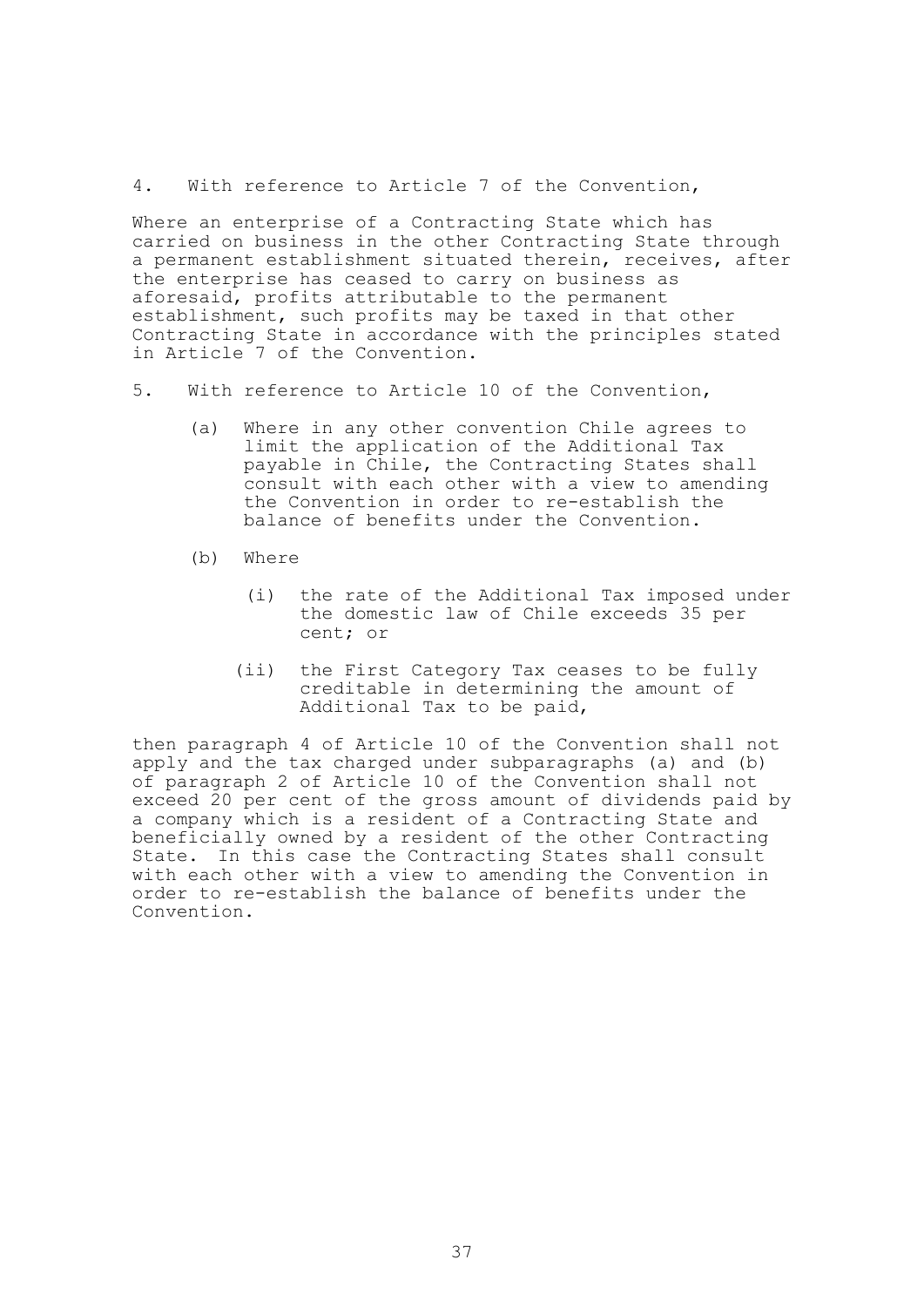6. With reference to paragraph 4 of Article 11 of the Convention,

It is understood that the term "arrangement involving backto-back loans" would cover, inter alia, any kind of arrangement structured in such a way that a financial institution which is a resident of a Contracting State receives interest arising in the other Contracting State and the financial institution pays an equivalent interest to another person which, if the person received the interest directly from the other Contracting State, would not be entitled to limitation of tax under subparagraph (a) of paragraph 2 of Article 11 of the Convention with respect to that interest in that other Contracting State.

7. With reference to Articles 11, 12 and 13 of the Convention,

If Chile concludes a convention with a state other than Japan and the provisions of the convention impose a limit on taxes on payments of interest or royalties lower than those imposed under paragraph 2 of Article 11 or paragraph 2 of Article 12 of the Convention or that contains terms that further limit the right of the Contracting States to tax gains under Article 13 of the Convention, the Contracting States shall, at the request of Japan, consult with a view to amending the Convention to incorporate such lower taxes or limiting terms into the Convention.

8. With reference to paragraph 3 of Article 25 of the Convention,

It is understood that the term "difficulties or doubts arising as to the interpretation or application of this Convention" in paragraph 3 of Article 25 of the Convention includes cases where the provisions of the Convention are used in a manner as to provide benefits not contemplated or not intended, considering that the object and purpose of the Convention is to avoid international double taxation.

9. With reference to paragraphs 5 and 6 of Article 25 of the Convention,

It is understood that paragraph 6 of Article 25 of the Convention only applies where the competent authorities of the Contracting States have agreed, in accordance with paragraph 5 of Article 25 of the Convention, to submit the unresolved issues to arbitration.